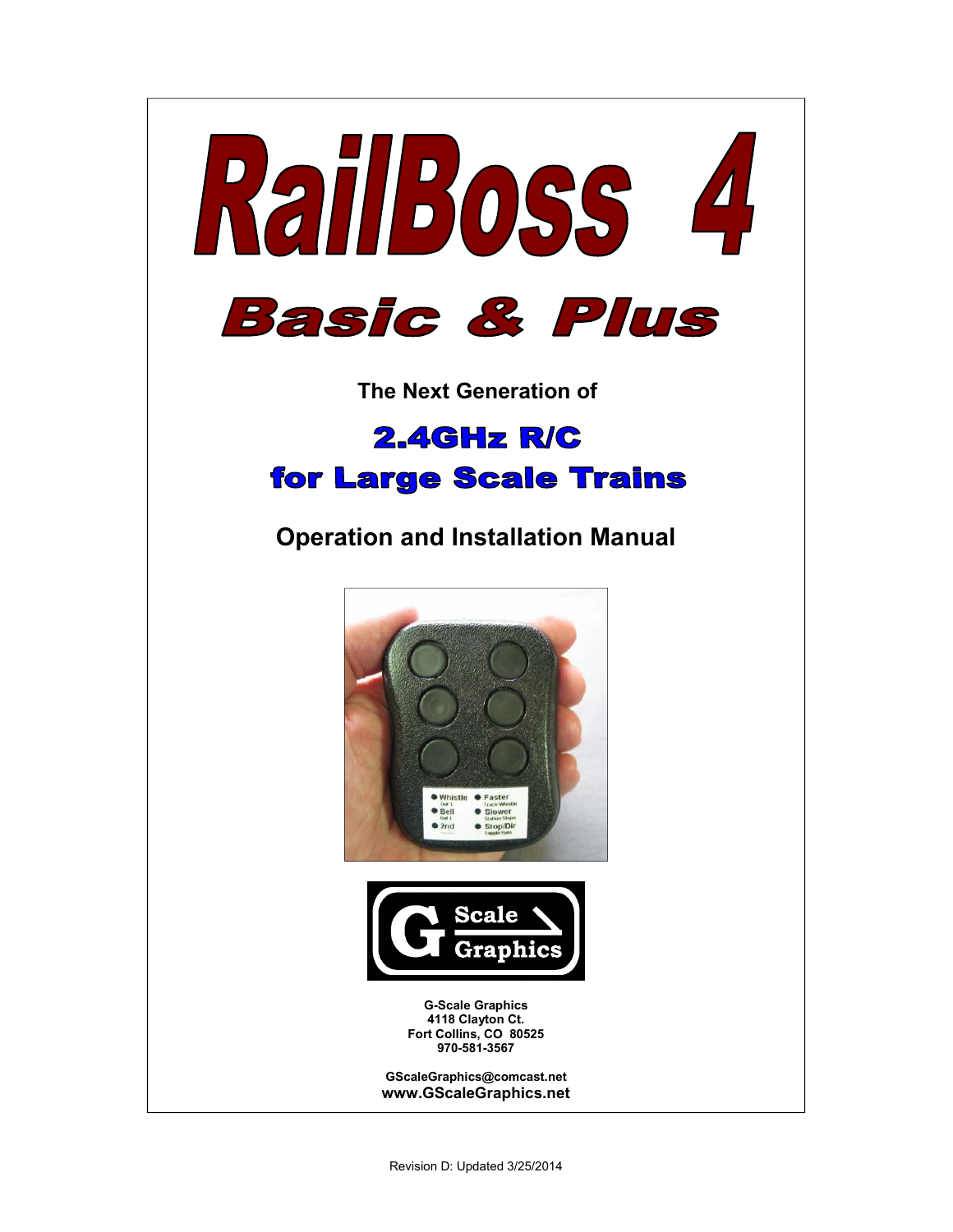# **Contents**

| Page |
|------|
| 3    |
| 4    |
| 4    |
| 5    |
| 6    |
| 8    |
| 9    |
| 9    |
| 10   |
| 11   |
| 12   |
| 13   |
| 14   |
| 15   |
| 16   |
| 17   |
| 19   |
| 20   |
| 21   |
| 22   |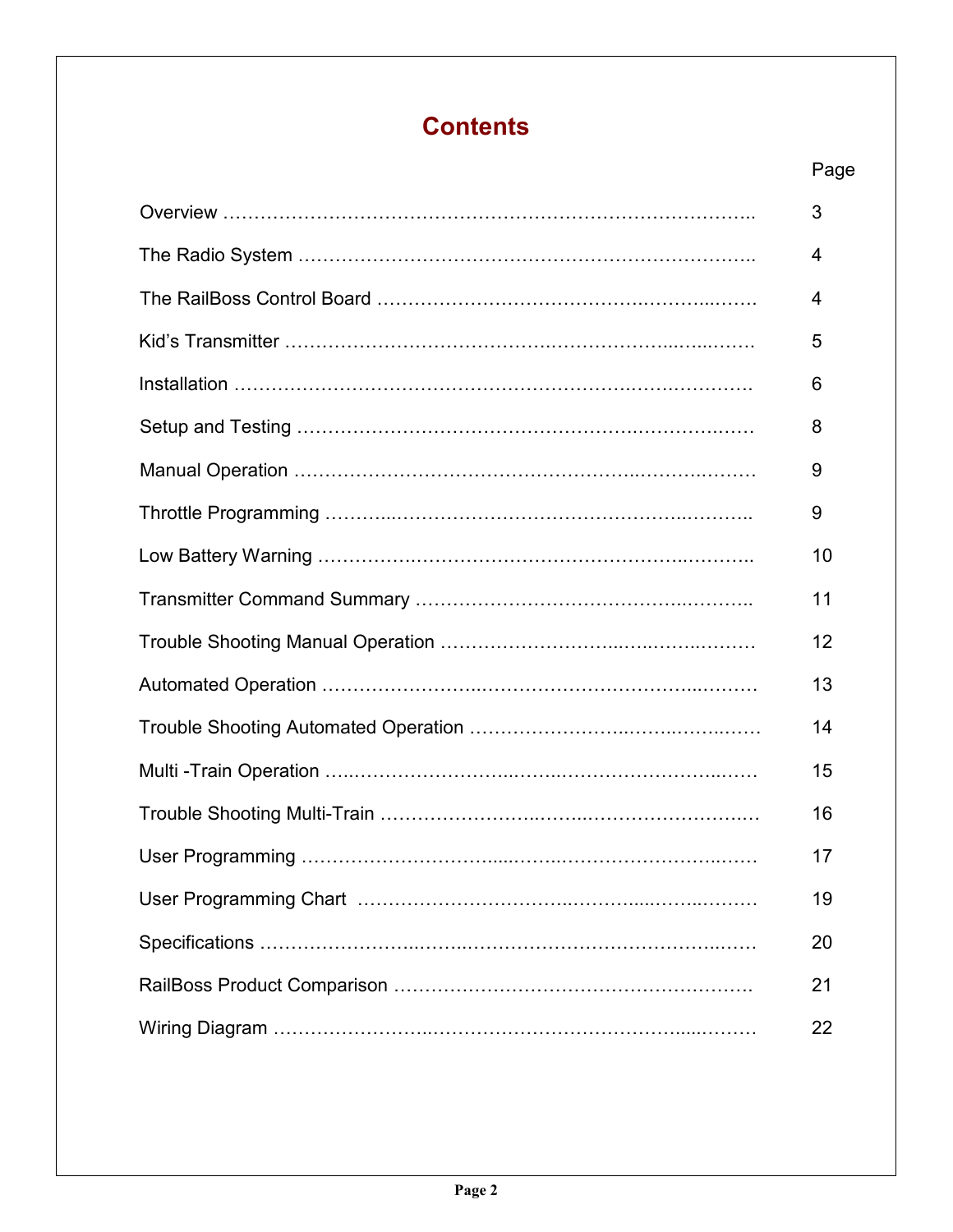# **Overview**

# **RailBoss 4 Basic**

is an electronic speed control designed specifically for controlling large scale trains using a small handheld 2.4GHZ transmitter. It provides all of the basic speed control and sound functions you would expect.

- Precise speed control with selectable rates for switching or prototypical acceleration (momentum)
- Speed matching via min/max throttle limits
- Directional lighting outputs for lamps or LEDs (with no external resistors)
- Four sound trigger outputs
- User programmable
- Kid's transmitter (optional)

Many aspects of the throttle are programmable to match your specific needs; i.e. double-heading locos, realistic response, and speed limiting for children.

The 2.4GHz radio system has no frequencies or channels to worry about. *Your* transmitter controls *your* receiver (or receivers) and no one else's. The



*Integrated receiver/electronic speed control and hand-held transmitter* 

radio interference generated by the electric motors powering our locos is no longer a problem. Radio range is excellent and the transmitter easily fits in a shirt or pants pocket.

A powerful micro-controller handles all of the control logic and sends signals to a 5 amp motor driver, which is enough to handle most locomotives pulling a full train. Typical current draw for one loco motor is less than 1 amp.

Directional lighting outputs are provided for incandescent lamps and/or LEDs without the need for added resistors.

User programmable options give you control over many of the operating parameters, without a computer.

In addition to controlling speed via Faster/Slower buttons, the 6-button transmitter can also control loco direction, sound triggers, un-couplers, momentum on/off, track whistle on/off, station stops on/off, and more.

A 2-button Kids' Transmitter is also available, which allows them to blow the whistle/horn, sound the bell, and start the train from a station stop. They have fun. Your train stays on the tracks!

## **RailBoss 4 Plus**

has all of the Basic RailBoss functions plus these:

- Automated station stops with statistical control via track magnets
- Automatic spacing of multiple trains running on the same loop (RB4 20 and later software)
- Low battery warning and cutoff for Lithium-Ion and Li-Po battery packs
- Statistical control of the track activated whistle
- Two Phoenix un-coupler outputs

Automate your layout with automated station stops, back 'n forth trolley operation, or **multiple trains running on the same loop with automatic train separation** (Multi-Train for RB4 20 and later software). Gain control over your track magnet triggered whistle. You decide when and how often it is activated.

A low battery warning function for use with today's lithium battery technologies (Li-Ion & Li-Po) lets you get the train back home before it stops dead somewhere out on the layout due to the protection circuit built into the battery pack.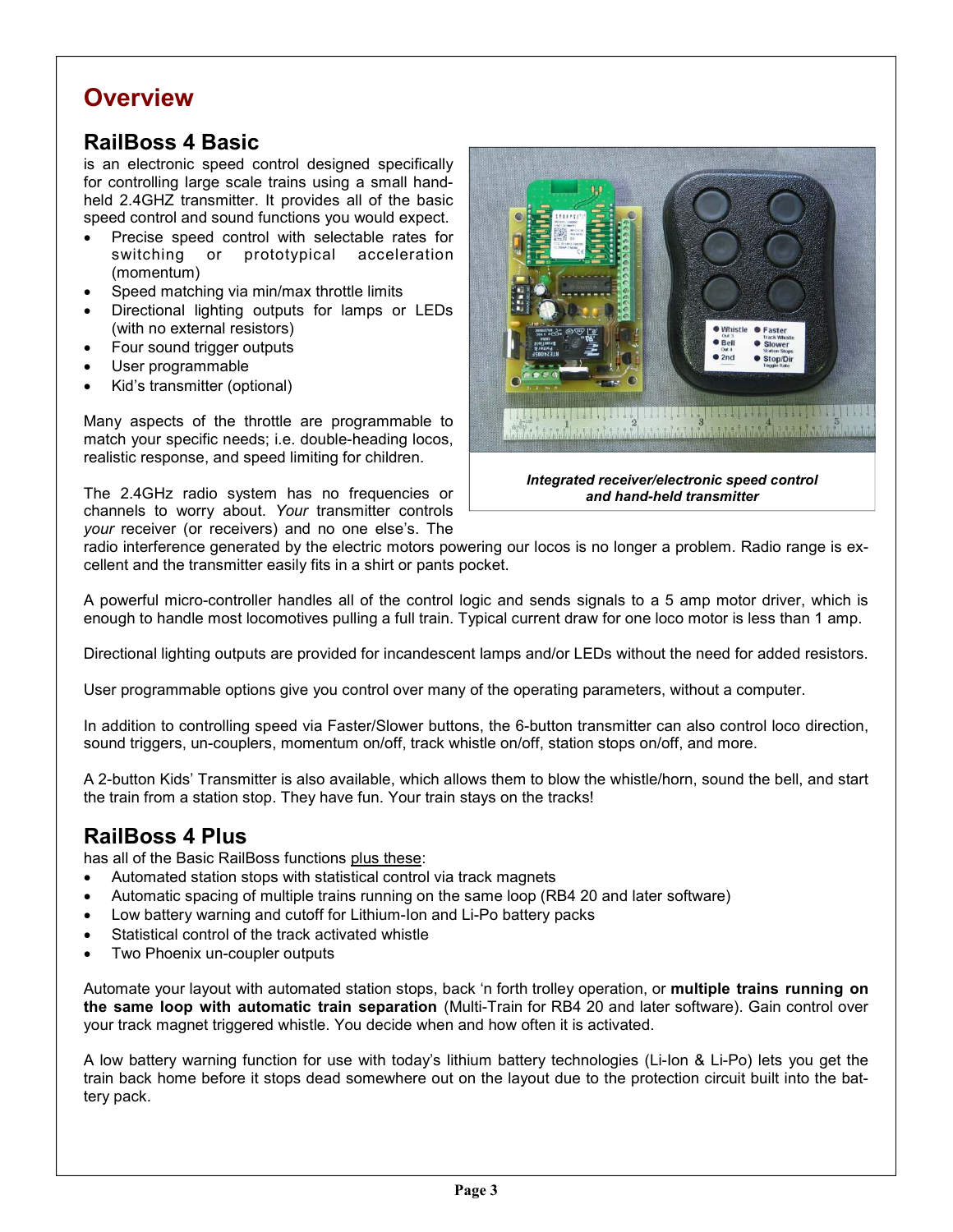Locomotive Hardware consists of a **RailBoss 4 Rx** (combined control board and receiver, 3.2" X 2.0" ), and an optional reed switch for automated station stops (the Bell reed from your sound system can be used for both station stops and the bell).

The Handheld Transmitter can be used to control your entire fleet of locos, any one at a time. Or multiple transmitters can be used to run multiple trains at the same time.

To complete your battery power conversion, you will also need to provide a power on/off switch, charging jack, battery pack, and battery charger. To make this task easier, we recommend our "Battery Conversion Module", which contains a power on/off switch, charging jack, and fast acting fuse. This simplifies the wiring and eliminates most of the soldering. It also provides power distribution to your sound board and other accessories. We also have cables available for: battery connections, and loco to tender or trailing car to loco (2 wire or 4 wire).



# **The Radio System**

**RailBoss 4** uses a new high-tech 2.4GHZ system designed for industrial use. The range is excellent, up to 250 ft., and in most cases still works when the loco is hidden from view.

The radio in each transmitter and each locomotive is actually a transceiver, so bidirectional communications between every radio is possible. When running in "Multi-Train" mode, all locos are in constant communication with each other to report their track position. In fact, if you have multiple locomotives running, the system will act as a mesh network, relaying signals via the most reliable radio path to your loco.

One transmitter can be used to control your entire fleet of locos, any one at a time. Just turn on the loco you want to run, and the others off.

Each **RailBoss 4 Rx "**learns" a transmitter and will only respond to that transmitter and no others. Press the salmon colored button on the **RailBoss 4 Rx**. The LED and front headlight will start blinking. Press the Stop key on the transmitter until the LED stops blinking. They are now linked together. If you routinely need to pass control of a locomotive from one transmitter to another, this can be done without accessing the **RailBoss 4 Rx** by mounting a remote push-button on your locomotive (see wiring diagram).

Multiple transmitters can be used to run more than one train at a time, without interference. There are no channels or frequency selections to worry about.

Interference from locomotive motors or other radio/noise sources is not a problem. No filters or special antenna placement is required.

The 6-button handheld transmitter uses a long lasting replaceable CR2032 coin cell battery. There is no on/off switch. It is always ready to use, and only transmits while a button is pressed.

# **The RailBoss Rx Control Board**

The **RailBoss 4 Rx** is a combination control board and radio transceiver. Transmitter commands control a powerful (and silent) PWM (pulse width modulation) motor driver designed to allow nice slow prototypical speed control of your locomotive. Adding momentum to the throttle enhances the prototypical operation. Momentum is fully programmable, and can be turned on and off via the transmitter to assist with switching operations.

**RailBoss 4 Rx** operates over a wide range of battery input voltage (7-25V, i.e. 2-6 Lithium cells, or 7-16 NiMh/ NiCad cells). The battery input is protected from damage due to reverse polarity.

**RailBoss 4 Rx** has directional lighting outputs capable of driving incandescent lamps or LEDs without the need for user supplied resistors. Lamps are powered from the battery voltage. LEDs are powered from a current source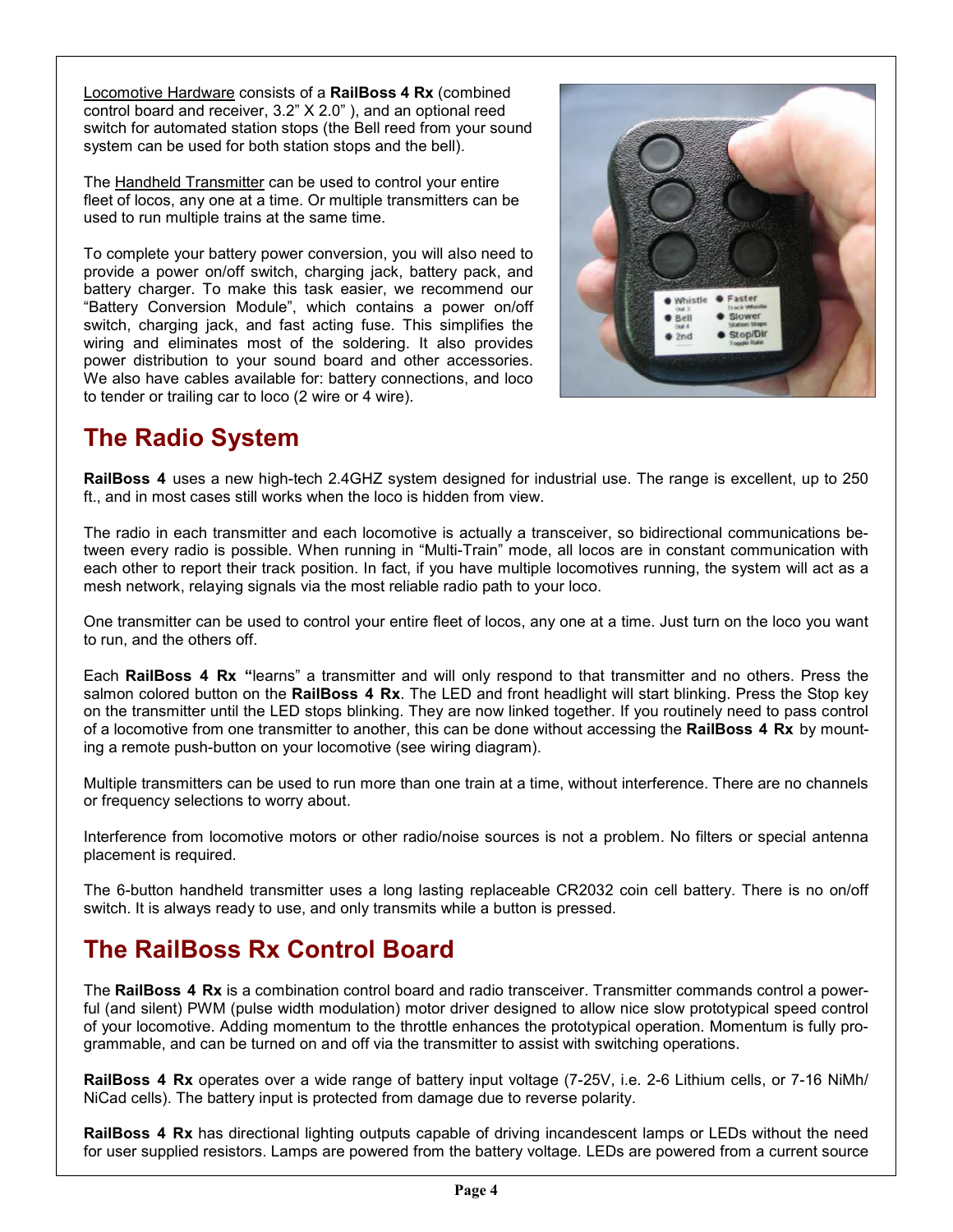built into the RailBoss 4. The front and rear lights follow the direction of the locomotive. The front light is also used as feedback to the operator during programming procedures and low battery warning.

Four sound trigger outputs can be controlled from the transmitter.

Switch inputs are provided for automating station stops, control of the track activated whistle, and remotely learning a transmitter.

A DIP switch, push-button and LED provide simple user programming for many different functions.

The integrated 2.4GHZ radio receiver and antenna provide excellent operating range.



# **Kid's Transmitter**

An optional Kid's TX is available to let your kids have some control without wrecking the train! **(RB4 40 and later software)** The left button will sound the horn/ whistle and the right button rings the bell. Pressing either button while the train has made an automated station stop will make it leave the station. You still have full control using your full 6-button transmitter.

Of course the kids may just keep pressing the buttons as fast as they can, so user programmable parameter 8 allows you to lockout the buttons for X seconds before they will work again. (Teaches them patience.)

Learn the Kid's TX by pressing the Tx Learn button on the RB4 board and then press either the Whistle or the Bell button on the Kid's TX.

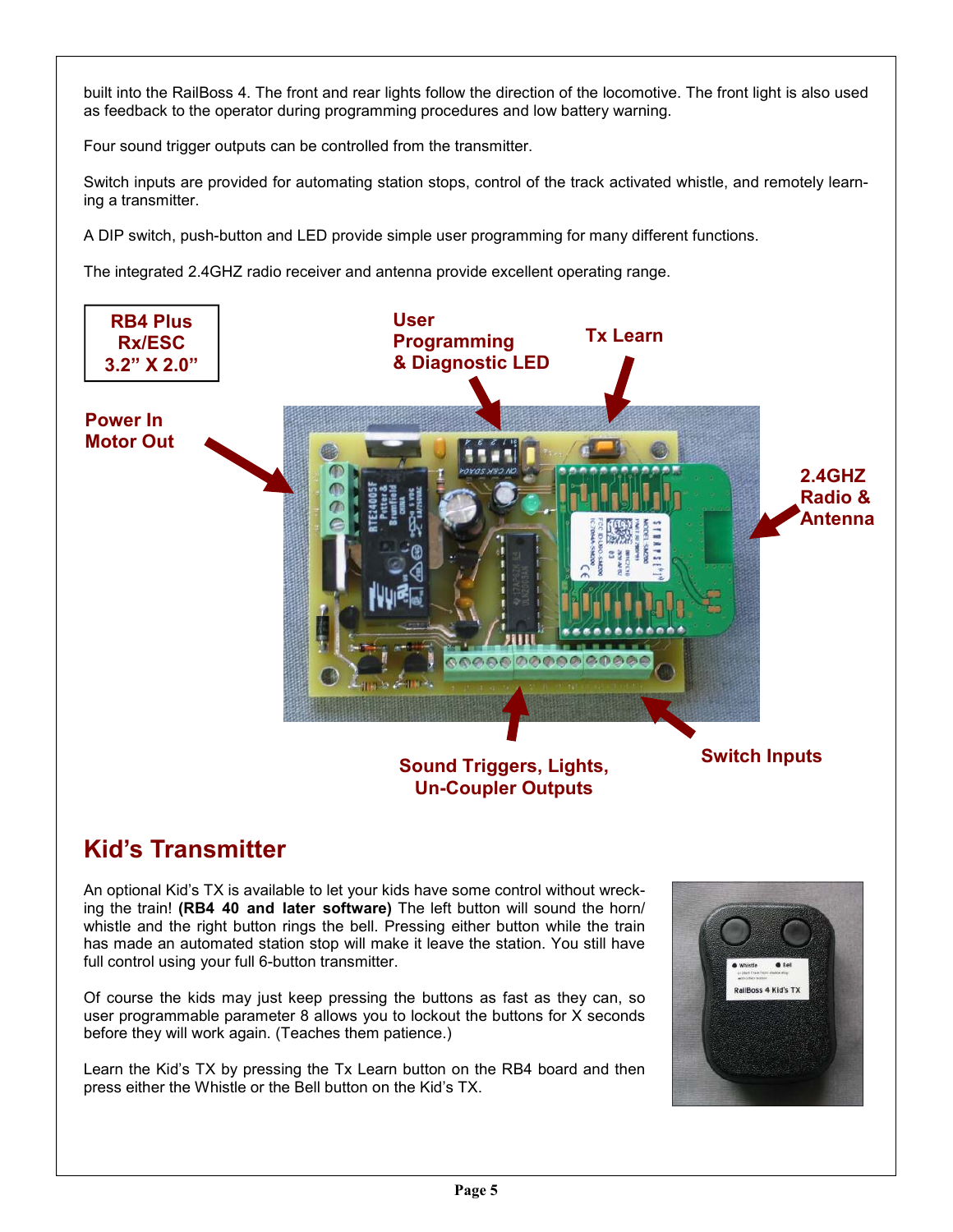# **Installation**

### **Track Power to Battery Power Conversion**

All track powered locomotives are very simple, electrically. Track power is picked up from the rails via pickups and usually connected directly to the motor. Sometimes there are switches in the circuit to reverse polarity or turn off track power. These connections need to be modified in order to properly connect the battery powered driver board.

Converting to battery power consists of these basic steps.

### **1. Determine battery voltage requirements.**

Before you disturb any wiring, run your locomotive at the fastest speed you like to run on your layout and measure the track voltage. Add at least 2 volts to this measurement to account for low batteries and driver losses. If using NiCad or NiMh batteries, round this value up to the nearest 1.2v increment, and you have the number of cells you need. For lithium cells, round up to the nearest 3.7v increment.

For example: Track voltage measures 11.6V at speed.  $(11.6 + 2)/3.7 = 3.7$ . Rounding up to 4, you will need a 4 cell Lithium-Ion battery pack. 4 X 3.7V = 14.8V. (14.8V is a popular value for steam locomotives. Many critters can run on 12V. Diesels usually require 18V or more).

### **2. Disconnect the track power pickups.**

By isolating your locomotive from track power, you can run more than one locomotive on the same track at the same time, either battery powered or track powered. If you don't do this, your battery will be directly connected to your track power supply, resulting in damage. Note that in doing this, you have also removed power from all lighting circuits, smoke units, and any other accessories that were running from track power. For battery power, smoke units are usually not used due to the high current requirements that will quickly drain the battery pack. Understanding existing wiring and/or circuit boards without documentation can be difficult. You may choose to just remove it all and wire directly to the things you can see and understand.

### **3. Find a direct connection to the motor.**

The output of the controller needs to be connected directly to the motor. All other control boards and switches should be removed from the circuit. Depending on the design of the locomotive, this may be an extremely simple process, or it may be difficult. Some motor blocks make it very simple. You will find two pairs of wires. One set goes to the track pickups, and the other goes to the motor. You can verify which pair goes to the track pickups using a continuity checker or ohmmeter. Track pickups will have continuity from one pin to one set of wheels. The motor will read a small resistance value across the two wires (e.g. 18 ohms). Simply disconnect the track pickup pair and connect the motor pair to the controller.

### **4. Install the discrete components and wire them together**

### **(battery pack, power on/off switch, fuses, charging jack, controller, Receiver, and lights)**

Installing the new components is a packaging exercise. Where will it all fit? Space for the battery pack and control board and receiver is usually the biggest consideration. For smaller locos you may need to install some of all of the system in a trailing car. The G-Scale Graphics "Battery Power Conversion Module" makes installation easier in many cases by putting the on/off switch, fuse, and charging jack all one small circuit board with screw terminals to eliminate soldering.

### **Wiring**

Always use stranded wire and tin the ends with solder prior to making any connections. Wiring for the power input and motor output circuitry on the terminals marked B+,B-,M+,M- needs to be heavier gauge wire (20 or 22 Ga.) Any wiring connections or splices not directly connected to a component must be covered. Use heat shrink tubing or wire nuts are more reliable than tape.

### **Skills**

All connections to the RailBoss Control can be made via screw terminals. However, basic wiring and soldering skills may be required to make proper connections to the power on/off switch and charging jack. Some drilling and minor fabrication or modifications to the unit under conversion may also be required.

### **Tools & Materials**

A low wattage soldering iron, side cutters, needle-nose pliers, wire strippers, a 1/16" or 5/64" slotted screwdriver, resin core solder, 22 Ga. Wire, and heat shrink tubing are recommended to properly complete the wiring. A suitable drill and double-sided foam tape may be useful for mounting components.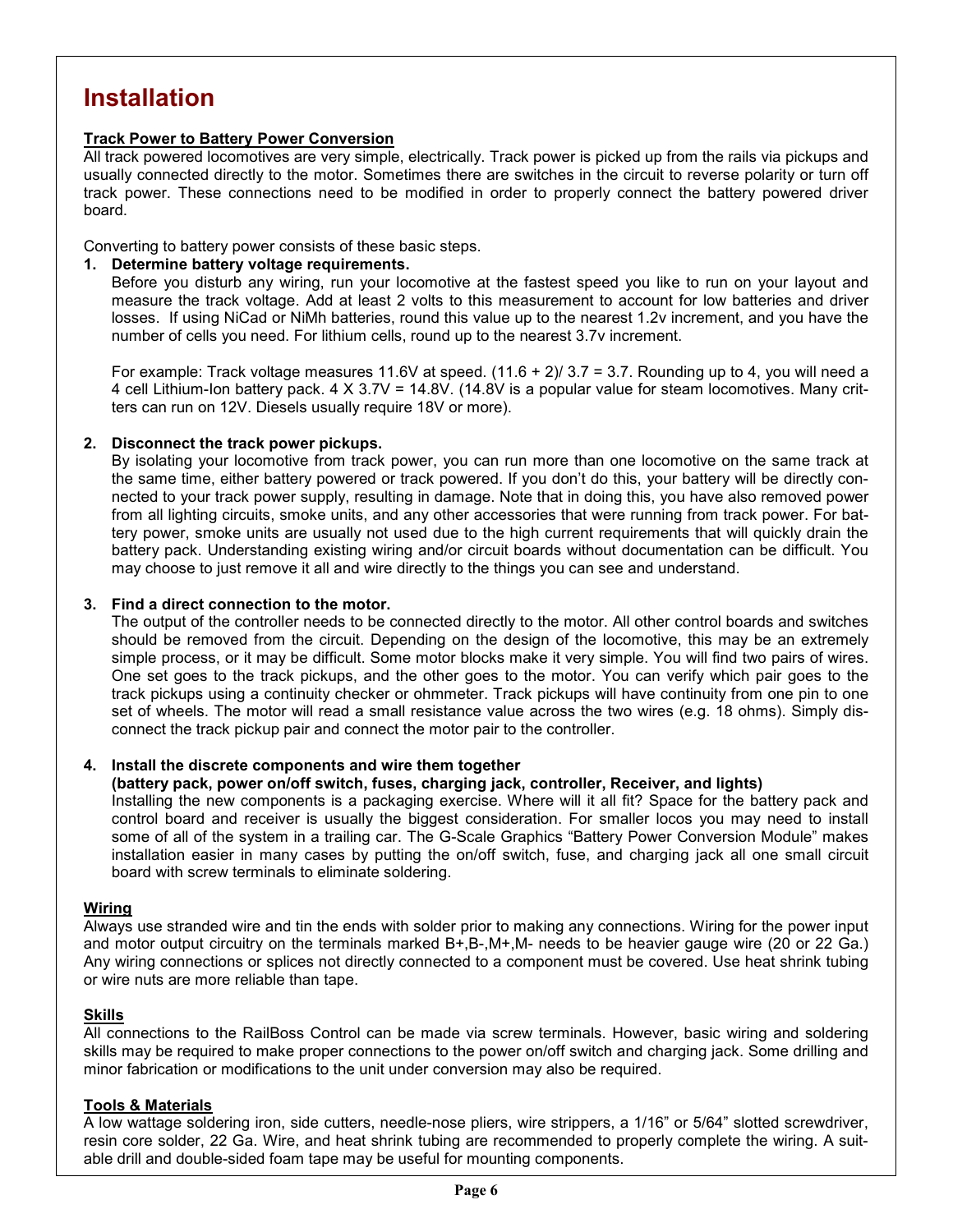### **Installation of the RailBoss Control Board**

The RailBoss board can be mounted most anywhere, but allow space for access to wiring, and no metal should be in contact with the board. The power components (large metal tabs) will get hot, so keep them out of direct contact with plastic. Holes in the corners of the board can be used for screws and/or PCB stand-offs. Make sure the stand-offs don't touch any circuit board components. Or double-sided foam tape on the bottom side of board can be used to secure the board to a plastic surface. Handle the board by the edges, avoiding direct contact with the circuitry. Static electricity can damage the components. Try to ground yourself by touching something metal prior to handling the board. Refer to the wiring diagrams at the end of this manual.

### **Power Input (Battery)**

The RailBoss Control will not function below 7v input at terminals B+, B-. Reverse polarity will not cause damage, but the RailBoss will not operate. *This product is not intended for track power applications where polarity reverses.* 

The higher the battery voltage the more heat the RailBoss will produce. Voltage in excess of 25V may damage circuit board components. Battery packs of 7 to 16 NiMh/NiCad cells or 2 to 6 Lithium-Ion/Polymer cells are suitable.

When making wiring connections to the battery pack, use extreme caution to avoid shorting the leads together. Do not connect the battery to the circuit until all other wiring has been completed. The battery pack should have a quick disconnect connector for safety and ease of replacement.

The power on/off switch can be located on the floor under the loco. If you have a critter, the charging jack can also be floor mounted, since you will probably take it off the track for charging. For a full size locomotive and/or tender, you may want to locate the charging jack on the end of the car to enable charging in place on the track. The switch in the charging jack isolates the battery from all other electronics when a jack is plugged in, regardless of the position of the power on/off switch. Note: A G-Scale Graphics "Battery Conversion module" will greatly simplify the power input wiring and provide screw terminals for connections.

A 5-amp fuse in-line with the battery input is recommended. This is also included in the G-Scale Graphics "Battery Conversion module".

### **Motor Output**

Connect directly to the motor. All other unknown circuitry should be disconnected from the motor. A maximum of 5 amps continuous current is available from the board. *Warning! At max current the power transistors on the board (metal tabs) will be extremely hot. Enough to burn you if touched, or melt any plastic they come in contact with.* 

At power-up the motor output will provide a voltage to the motor that is positive on terminal M+, negative on M-. This is intended to be the forward direction of the locomotive.

### **Outputs for Lighting and other devices**

Lamps: Terminal 1 provides battery power for Incandescent lamps. So the voltage rating of your lamps must match the battery voltage. When battery voltage exceeds the lamp rating,



use a resistor of appropriate value in series with terminal 1. Multiple lamps may be connected in parallel, but total current draw for terminals 3,4,5,6,7, or 8 should not exceed 250 ma each. Terminals 9 and 10 should not exceed 750 ma each.

LEDs: Terminal 2 provides an 11ma current source for LEDs. No current limiting resistors are required. Connect LEDs; terminal



2 to the anodes(+), and terminals 3 and 4 to the cathodes(-) of the forward and reverse LEDs respectively. Multiple LEDs can be connected in series.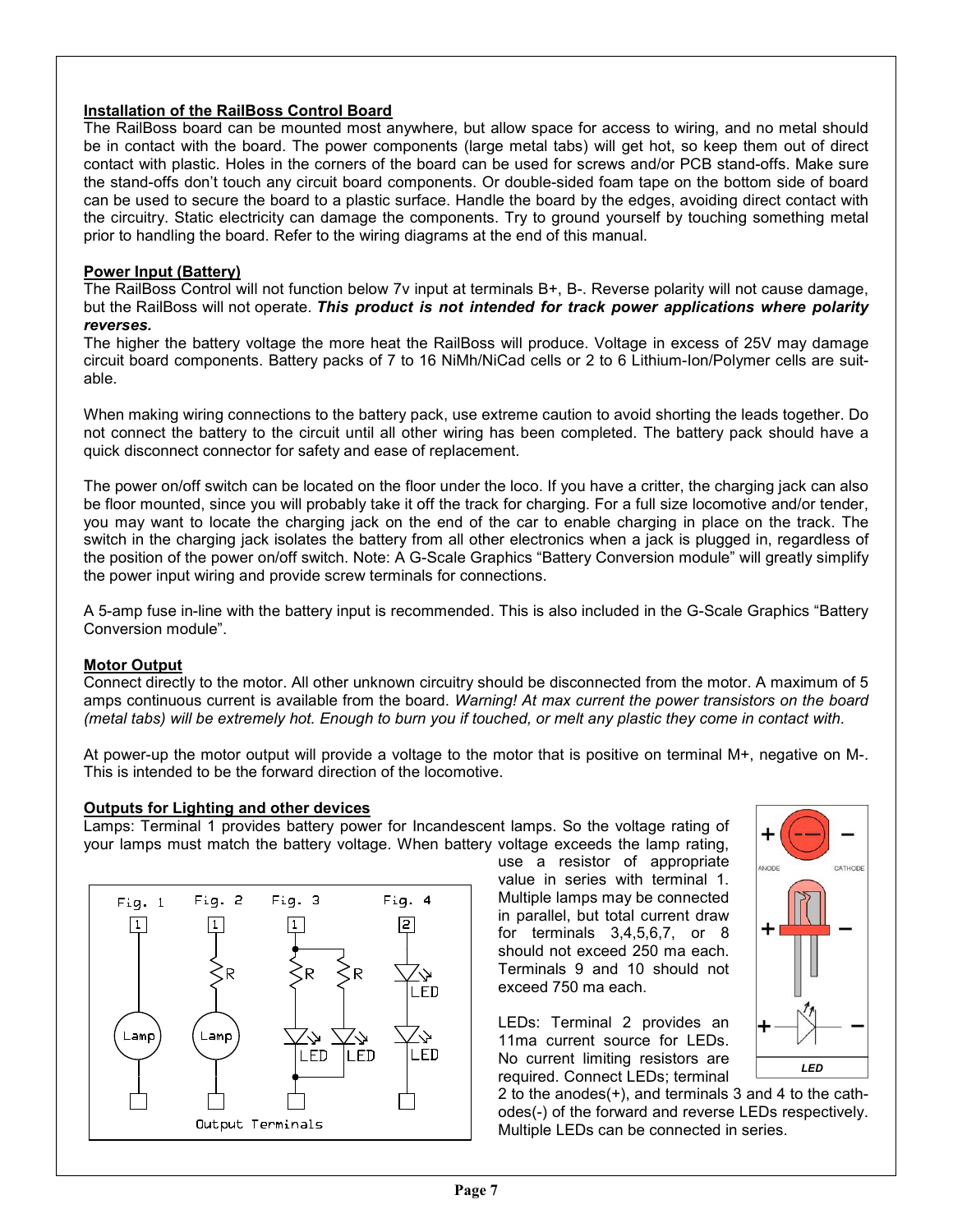### **Sound Triggers**

Outputs are provided for up to four sound triggers to a sound board. These are open collector outputs that pull the sound board input low to common (ground) to trigger the sound. The battery common (-), connected to both the RailBoss and the sound board is the return path. The T1 output needs to be connected to the whistle and T2 to the bell in order for the RailBoss automation to work properly. T3 and T4 can be anything you like, 250ma max. *Wiring diagrams for specific sound systems are available on our website.* 

The Whistle trigger is playable; i.e. the whistle will sound as long as you hold the button down. The Bell trigger and T3,T4 triggers can be either momentary or latched via user programming options.

### **High Current Outputs at terminals 9 and 10.**

These terminals are primarily for use with Phoenix Un-Couplers. The output is momentary, and designed specifically for use with Phoenix Sound Un-Couplers. However, they can be user programmed for latched operation, making them suitable for lights, relays, etc; anything with a maximum load of 750 ma. (Again—Warning: Latched operation with Un-Couplers attached will destroy them.)

### **Reed Switches**

The bell reed switch at terminal 12 is required for automated stations stops. The whistle reed switch at terminal 11 is only required when using the RailBoss to modify the behavior of your sound board when using track magnets. The same two reed switches can operate both the RailBoss and your sound board. (See Operation section)



Reed switches must be installed within 1/4" of track magnets, in either a horizontal or vertical orientation. You can usually mount them on the underside of a truck in the horizontal position parallel with the track. Silicone adhesive works well. Or, they can be vertically mounted through a 1/4" diameter hole in the floor of the vehicle. Do not mount the reed switch below the level of rail tops, as it will hit the rails in turnouts.

# **Setup and Testing**

The on-board green LED can be used to check out your wiring and most of the board functions. This should be all you need to get going, but if you are still having problems and you have a volt-ohm meter you can also take the measurements indicated below.

### Power-up (RailBoss LED ON)

When power is first applied to the board, the LED should be ON. This tells you the power input polarity is correct and the RailBoss Control's power supplies are working. Measure +3.2 +- 0.2 VDC at terminal 14+, 15-. If there is a problem, check the voltage and polarity at terminals B+, B-. It should measure between +7.0 and +25.0 VDC.

### Transmitter / Receiver Setup

There are no channels or frequencies to worry about. Your receiver will only respond to your transmitter, and no others.

Each receiver must "Learn" the transmitter it is expected to respond to. This only needs to be done once, or whenever reassigning a receiver/loco to a new transmitter. Press the salmon colored button next to the receiver on the **RailBoss 4 Rx** (or use the remote learn button). The LED and front headlight will start blinking. Then press the Stop key on the transmitter until the LED stops blinking. They are now linked together.

The transmitter is powered by a CR2032 coin cell battery, accessible by removing the 3 screws on the back. Pressing any key on the transmitter should cause the RailBoss LED to blink off. If it doesn't check the transmitter battery. It should measure at least 2.5V. A new battery measures 3.0V.

### **Outputs**

At RailBoss power-up, direction is set to "forward". The Front Light should be ON (if connected) and the Reverse Light should be OFF. When changing direction with the transmitter (by holding the Stop button), you may hear the relay on the RailBoss click. In reverse, the Reverse Light should be ON, and the Front Light OFF. Direction can only be changed while stopped. If the loco is operating backwards from this, reverse the motor wiring at M+,M-.

Sound trigger outputs momentarily switch low (battery -) upon activation. *Wiring diagrams for specific sound systems are available on our website.*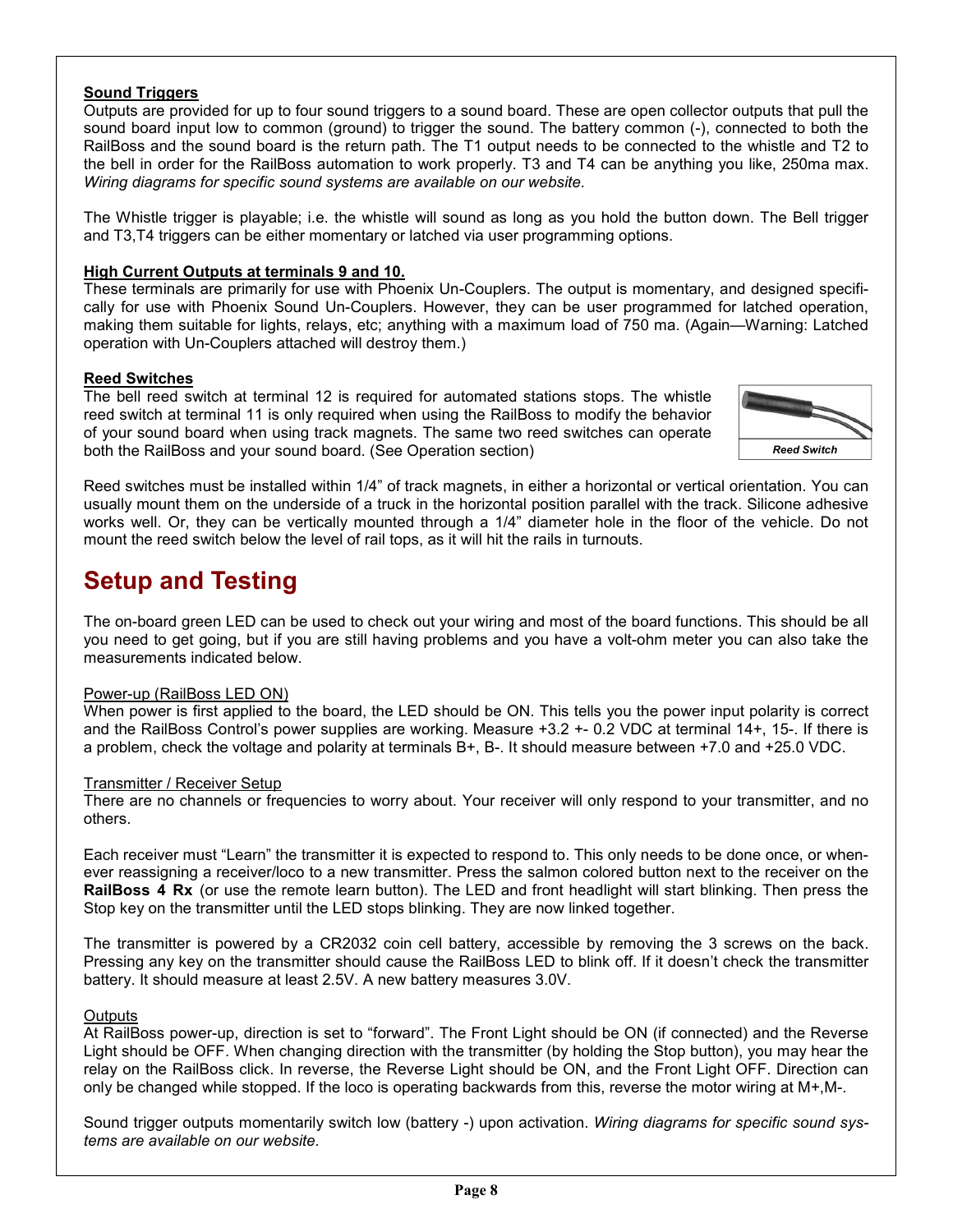### Reed Switches

Closing the reed switch with a magnet, or by moving the loco over a track magnet, will cause the LED to turn off while the contacts are closed. If not, check the wiring.

# **Manual Operation**

### **Power-Up**

At power-up, the locomotive will be stopped, ready to proceed forward. Momentum is off (fast rate), station stops are disabled and auto track whistle is enabled.

### **Setting Direction**

Pressing the Stop/Dir button while stopped will change the direction of the loco. Observe the front light of the loco to determine present direction. The loco will power up per User Programming parameter 5. Normal power-up is in the forward direction. When consisting locos, you may need to set this for reverse on power-up for a loco facing backwards.

### **Directional Lighting**

Front Light is only ON in forward, Rear Light is only ON in reverse.

### **Setting Speed**

The Faster and Slower buttons will change the speed setting. Momentary presses for small speed changes, or hold the button down to ramp speed up or down. Min and Max Speed settings are set in Throttle Programming mode. The default settings are Min Speed = 0% battery voltage, and Max Speed = 100% battery voltage.

### **Momentum/Fast Rate**

"Momentum" is a delayed response to a change in speed setting. This simulates the slow response of a heavy train. Toggle the rate from fast to momentum, and vice versa, by pressing "2nd, Stop/Dir". When toggled, immediate user feedback is provided via the Whistle (Fast Rate) or the Bell (Momentum). Use the fast rate for a quicker response during switching moves.

### **Emergency Stops**

Holding the Stop button while running will make a quick stop, but not instantaneous. This avoids gear damage due to the real momentum of the train.

### **Manually Triggering Sounds from the Transmitter**

The Bell and Whistle triggers are accessible directly using the "Whistle" and "Bell" buttons. Out 3 and Out 4 require use of the 2nd key and Whistle (Out 3) or Bell (Out 4). The Bell and Out 3,4 can be programmed for momentary or latched operation. The Whistle/Horn will continue to trigger as long as the button is held down, allowing you to "Play" the whistle on some sound systems (Software revision 40 and later). In order to use the manual sound triggers, the sound trigger outputs must be connected to your sound board.

### **Automated Whistle/Horn Triggers from Track Magnets**

The track activated whistle can be toggled on/off from the transmitter. This is useful when the automated whistle gets annoying or you just want quiet operation. Toggle the track whistle on or off using 2nd key and Faster buttons. When toggled, immediate user feedback is provided via the whistle. if enabled, the whistle will sound. If disabled it will not. When enabled, track magnets will sound the whistle according to the User Programmed setting in parameter 2.

### **Automated Station Stops**

Automated station stops can also be toggled on/off from the transmitter using 2nd key and Slower buttons. When toggled, immediate user feedback is provided via the bell. if enabled, the bell will sound. If disabled it will not. When enabled, station stops will occur per User Programmed setting in parameter 3.

### **Throttle Programming**

You can program the min and max throttle speeds (voltage). Most motors require more than 0 volts to get moving, so if you set the min speed just slightly less than what it takes to make the loco move, you will eliminate the delay in getting the loco moving. Max speed setting is useful for setting a safe maximum speed to avoid derailments when children are operating the loco.

To enter throttle programming mode, hold the 2nd key, Slower, and Stop buttons down until the LED starts flashing at a fast rate. You will now have full speed control from 0 to 100% battery voltage.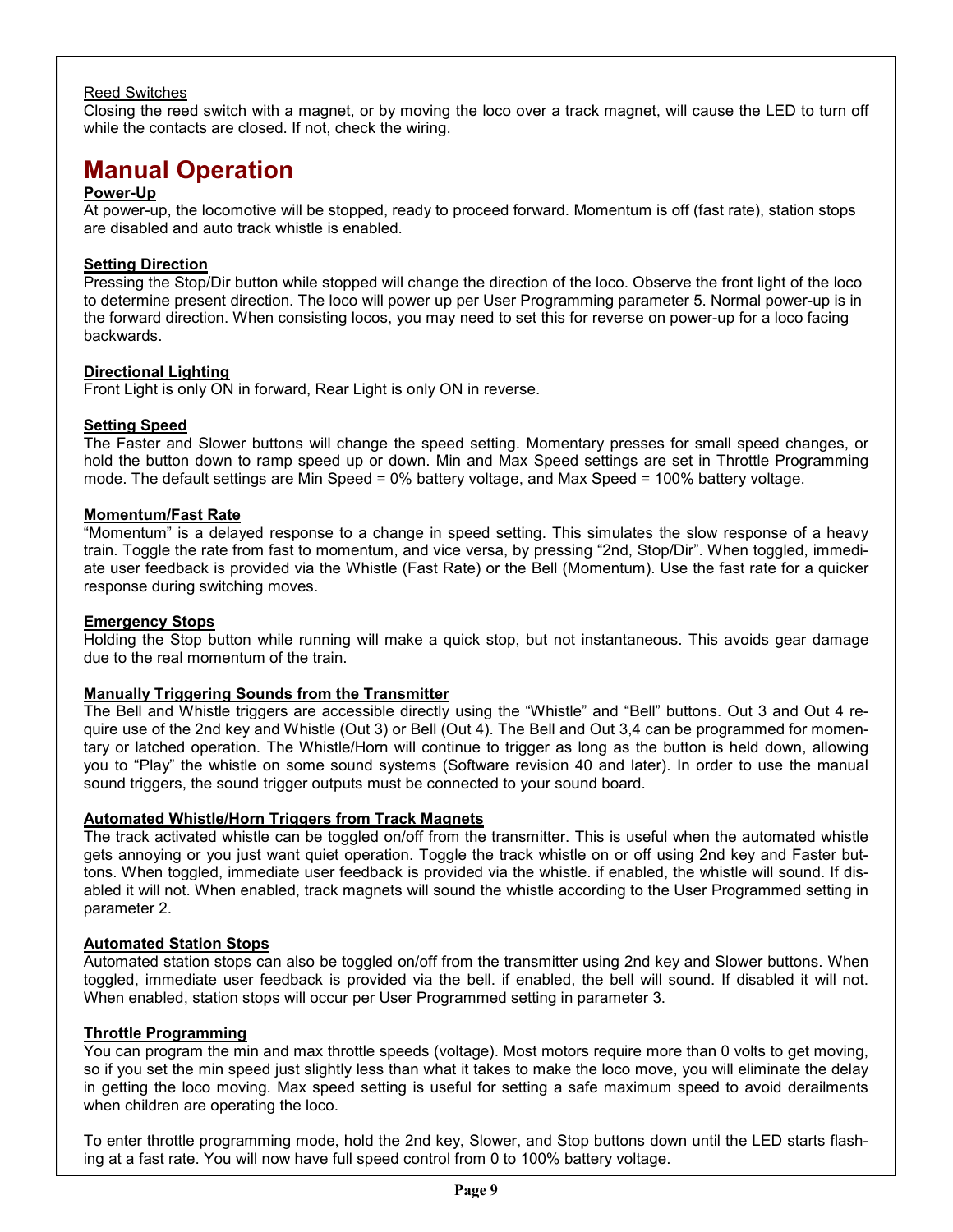To set min speed, use the Faster button to just barely get the loco moving. Then use the Slower button to just Stop it. Press Bell to save the min speed (Speed must be less than 50% battery voltage).

To set max speed, use the Faster and Slower buttons to run the loco at the desired speed. Press Whistle to save the max speed setting (Speed must be greater than 50% battery voltage).

To return to default throttle settings (min speed = 0% voltage, max speed = 100% voltage), press the 2nd key to save the default settings.

Press the Stop button to save the setting and exit throttle programming mode. LED will stop flashing. Note: Only one setting, either Min or Max can be set at one time. Exit to save, then re-enter for the second setting.

### **Speed Matching of Locos**

Use Throttle programming min speed to ensure that both locos start at the same time. Then adjust User Parameter 4 to get the same acceleration from each loco. Note: If the top end speeds of each loco differ greatly, this may not work satisfactorily. (The Max speed adjustment won't help with speed matching).

### **Diesel Consists**

Diesel consists often require one more of the locos to be facing backwards from the front loco. Use programming parameter 5 to reverse the polarity of the reverse facing loco. It will then power-up in reverse. One transmitter can then control both locos (or more) properly.

### **Assigning the Transmitter to a New Locomotive**

This is easily accomplished using a remote Learn button (see wiring diagram). Simply press the remote learn button (or the PCB mounted learn button on the RailBoss 4 board), then press the Stop button on the transmitter you want to control that loco with.

### **Low Battery Voltage Warning for Lithium Batteries**

When NiMh or NiCad batteries start running down, they usually give a noticeable decrease in speed before giving out completely. Plenty of time to get the train back home or to the desired charging location.

With lithium batteries, things are different. They need protection from over discharge, so many lithium-ion battery packs have a built-in protection circuit that shuts off the battery when it discharges to a predetermined voltage. This happens with no warning, and your train stops instantly; in the tunnel or on the mountain, etc. Lithiumpolymer batteries don't usually have the built-in protection, but must have some protection to avoid damage.

The purpose of the low voltage warning function is to give you full run-time on your battery pack, but warn you when you have only a few minutes left to get the train back to the desired location under power.

Low Voltage Warning: The throttle setting is automatically reduced by 50%, the Front Light starts flashing, and you won't be able to increase speed using the Faster button. To restore full control, stop the loco using either the Slower button or the Stop button. You may now return your train to a safe place. The LED will continue to flash reminding you the battery is very low. This setting is programmable via DIP switch parameter 7. It may take some experimentation to get the desired result; i.e. X minutes of run time before the battery circuit shuts you down.

Hard Cutoff: If the battery voltage falls below 3.0 volts per cell, the RailBoss will shut off power to everything it has control of (motor and lights). However, the sound system and other accessories may still be drawing power. This setting is intended for use with Lithium-Polymer batteries, or Lithium-Ion batteries without built-in protection.

This function can be disabled or customized using DIP switch parameters 6 and 7: i.e. number of cells and voltage level.

**Warning:** Neither the Low Voltage Warning nor the Hard Cutoff will function until programming parameter 6 is properly setup. It is the user's responsibility to determine the proper number of lithium cells in the battery pack being used and select the proper option, thus enabling both functions.

These functions serve as a warning only! It the user's responsibility to intervene promptly after the warning and safely disconnect the battery pack to avoid damage.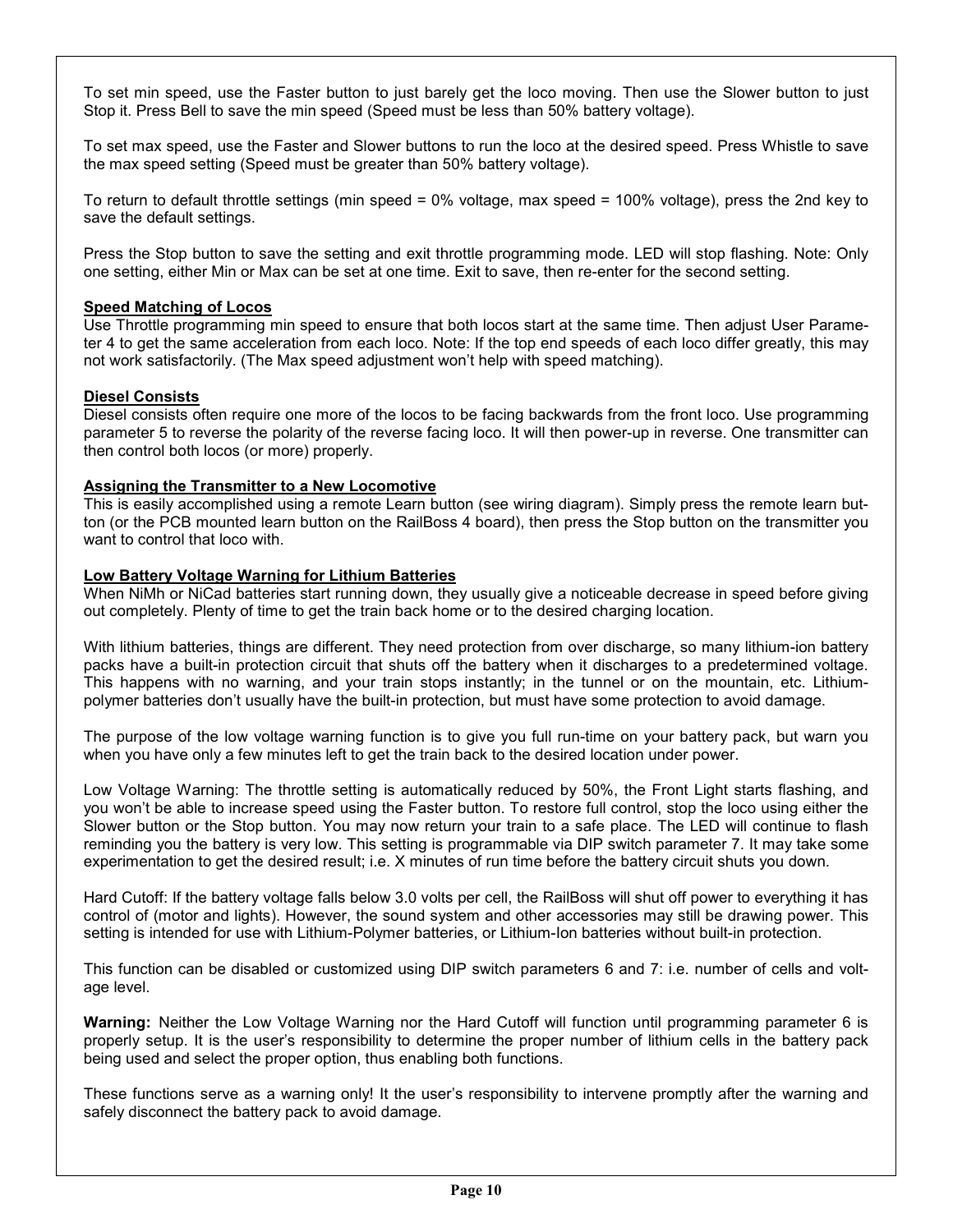# **RailBoss 4 Transmitter Commands**

# **Single Key Function**

 *2nd Key function* 

### Examples:

 Press "Bell" key once to sound the bell. Press the "2<sup>nd</sup> Key", followed by the "Bell" key to Toggle Station Stops.

**Whistle** - Press momentarily to sound the Whistle/Horn (Sound trigger 1) or hold for sound systems with "playable" whistles/horns.

**Bell** - Press momentarily to sound the Bell (Sound trigger 2)

**Faster** - Press momentarily to bump speed up. Hold down to ramp speed up.



**Slower** - Press momentarily to bump speed down. Hold down to ramp speed down.

**Stop/Dir** - Press momentarily or hold to perform a Quick Stop while running. Or while stopped, press momentarily to change direction.

**2nd** - Press momentarily, followed by another key to perform the secondary function.

**2nd, Whistle** - Sound Trigger 3 or Output 3

**2nd, Bell** - Sound Trigger 4 or Output 4

**2nd, Faster** - Toggle the Track activated whistle. Enabled, the whistle sound per User Parameter 2. Disabled it is quiet. Note: Whistle can always be sound manually via a single key press of the Whistle button. Whistle will *sound when toggled to "enabled".* 

**2nd, Slower** - Toggle automated Station Stops. Enabled, station stops will occur per User Parameter 3. Disable for continuous running. Bell will sound when toggled to "enabled".

**2nd, Stop** - Toggle the momentum rate; either fast for switching or slow per User Parameter 4 for prototypical speed changes. Bell will sound when toggled to "enabled".

### **Throttle Programming -**

 Enter Throttle Programming mode by holding down the **2nd, Slower, and Stop buttons** until the LED and Forward head light start flashing.

 Use Faster/Slower Buttons to control speed (0 to 100%) Press Whistle to set the Max Speed (must be greater than 50%) Press Bell to set the Min Speed (must be less than 50%) Press 2nd to reset throttle to full range (0 to 100%)

Press Stop button to exit and save changes at any time. LED will stop flashing.

**Learn TX** - Press the Learn button on the RailBoss 4 Rx. LED will start flashing. Then press Stop on the transmitter. LED will stop flashing.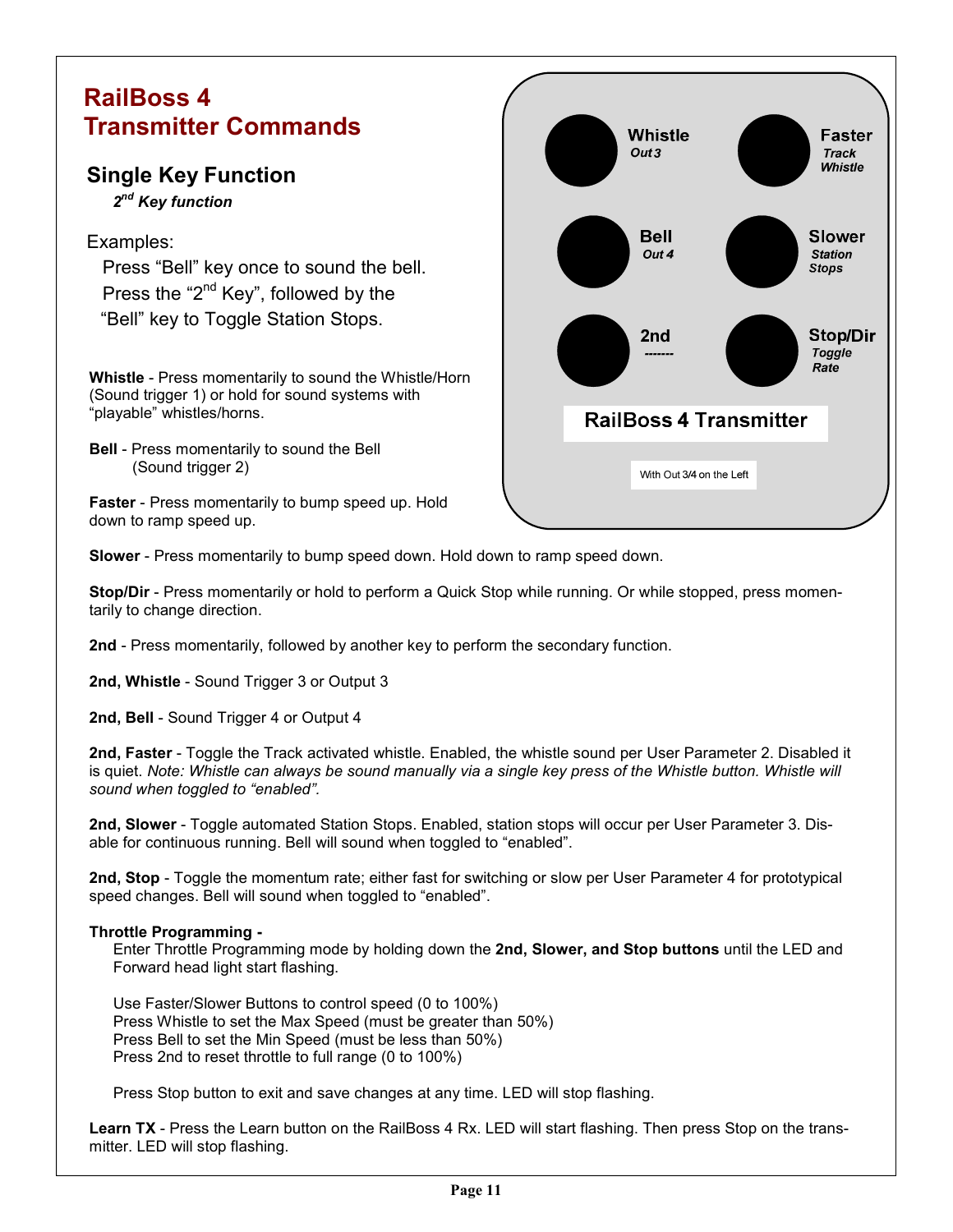# **Trouble Shooting Manual Operation**

• The PCB LED and lights turn off as soon as I turn on the RailBoss ...

The RailBoss is shutting down due to low battery voltage (less than 3.0 volts per cell).

Recharge or replace the traction battery.

Disable or reprogram the Low Voltage Warning parameter (6) for the proper battery size. In order to do this, you will need to enter the User Programming mode right after power-up, before the LED goes out. Set parameter 6 for Option 1 (disabled), or the proper voltage for your battery pack.

• Nothing seems to be working ...

 Pressing any button on the transmitter should cause the RailBoss LED to blink off. If not, check the transmitter battery. It should be 2.5V or greater (3.0V for a new battery).

 Check the power. The RailBoss LED should be ON. You should measure between 7 and 25 volts DC applied to terminals B+, B- .

You should measure 3.2 volts DC on terminals 14(+), 15(-) Verify all wiring connections.

• The transmitter doesn't work at all.

 Did the receiver successfully "Learn" the transmitter? Open the transmitter case and make sure the battery and radio module are full seated. The battery should measure at least 2.8 volts (3.0 volts nominal). Replace the battery with a CR2032 coin cell battery.

- Erratic throttle behavior? Reset throttle to default full range values using throttle programming procedure (See Throttle Programming).
- The loco doesn't start moving until I hold the Faster button for a long time. The voltage is ramping from 0 volts to that required to move the loco. You can eliminate this dead time by programming the Min Speed setting to a higher value. (See Throttle Programming).
- The loco starts moving as soon as I turn it on. Program the Min Speed setting to a lower value.
- The locos runs in reverse at power up, even though the front light is ON. Reverse the wires at the motor output, terminals M+ & M- . Check setting for Direction Control parameter 5.
- The loco won't run as fast as I like even though I keep trying to increase the speed setting ... Maximum speed is determined by your battery voltage or the Max Speed setting. You need more cells/ voltage or you may need to restore the default throttle programming settings.



**Out 3/4 on the Right is the original label configuration. You may now choose which side you want the Out 3/4 functions to operate on via User Programming Parameter 9. (but the label may read wrong).**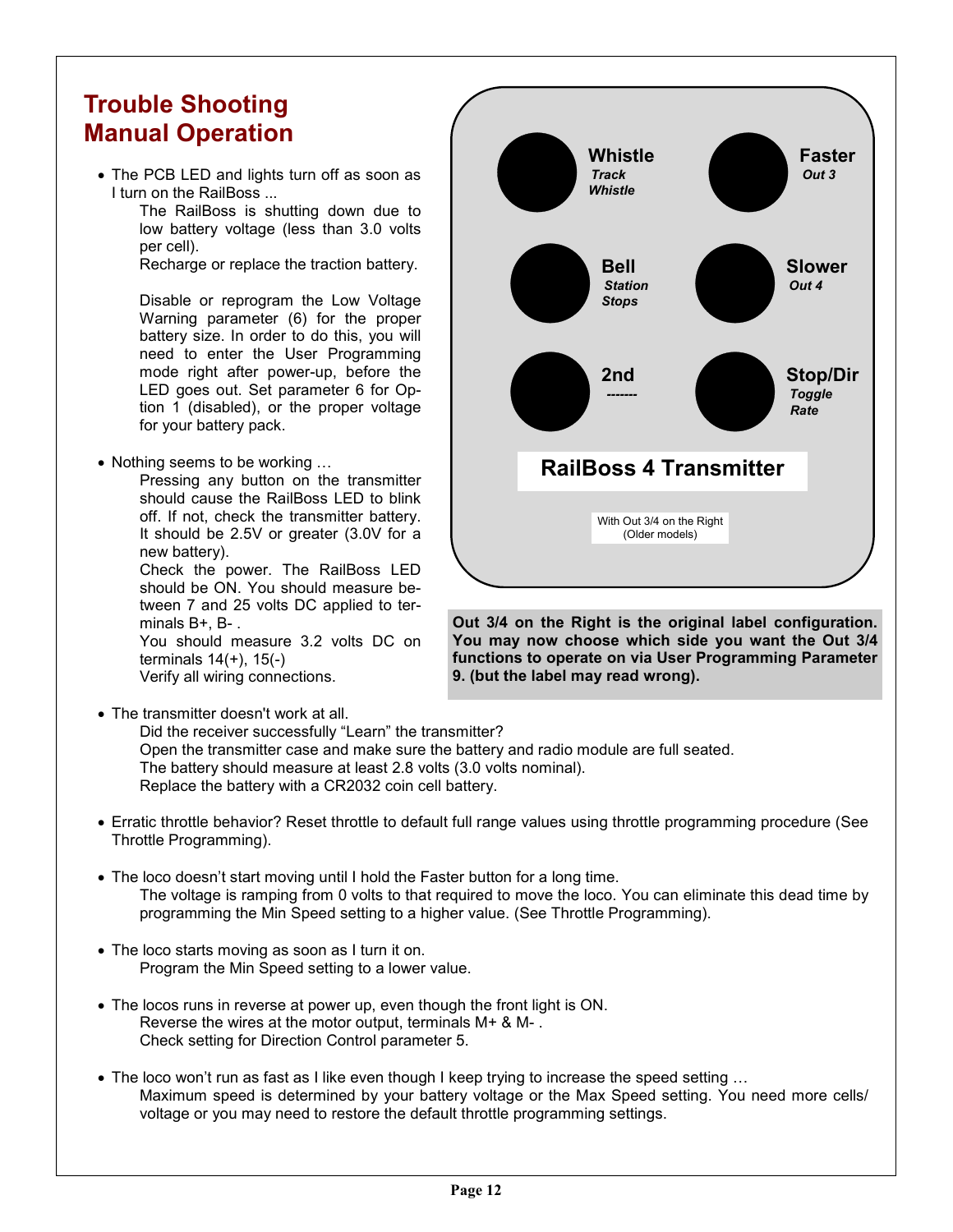# **Automated Operation**

An automated station stop slows down the train, waits at the station for a predetermined time, then accelerates back to its original running speed. Station stops add interest to your open house or public displays.

Automated operation is easily achieved with the RailBoss R/C Control. You just need to add a reed switch to your locomotive and place some track magnets on your layout.



Automated station stops are initiated by a track magnet placed ahead of the station. The magnet initiates deceleration to a stop. You can make as many stops as you like, one magnet per station. When running in both directions, two magnets per station are required, one for each direction. Place the magnets such that the loco stops at the same location when running from either direction. The magnet in front of the locomotive when leaving the station will be ignored.

The distance the magnet is located from the station will depend on your running speed. Some trial and error will be required to find the proper location and/or speed.

Automated reversing is accomplished using a second magnet placed about 6" after the decel magnet. This second trigger will cause the loco to depart the station in the opposite direction. Magnet spacing requirements vary with speed of the loco. 12" or greater is a good starting point. As long as the second magnet is crossed prior to coming to a full stop, it should work. *Caution: Provide end of track bumpers or wheels chocks, just in case.* 

Radio Shack 1/2" round ceramic magnets make good track magnets. They can be glued to the top of a rail tie or placed between the ties. Any magnet of suitable size and strength can be used. But they must be located no more than 1/4" from the reed switch passing overhead. Track magnets mounted higher than the rail tops will be susceptible to damage by track cleaners and snow plows. We recommend using movable magnets (next page).

Station stops are enabled or disabled from the transmitter while the train is running (see Button Command Summary). During a station stop, transmitter commands are disabled. However, you can give a Faster speed command to leave the station early. Station stops are enabled at power-on.

### **Sound Systems**

"But I already use magnets to trigger my sound system!" You may have existing track magnets used to trigger the bell and whistle of your sound system. For example; whistle magnet on the right, bell on the left. RailBoss can share these same magnets fairly easily. Install your RailBoss reed switch on the same side you use to trigger the bell. The bell will ring as you approach the station, and the whistle will still blow in your favorite locations.

There are several ways to connect your reed switches. A reed switch at terminals 12,13 is required for automated station stops. The reed switch will also trigger the bell (if so desired) via the bell sound trigger output to the sound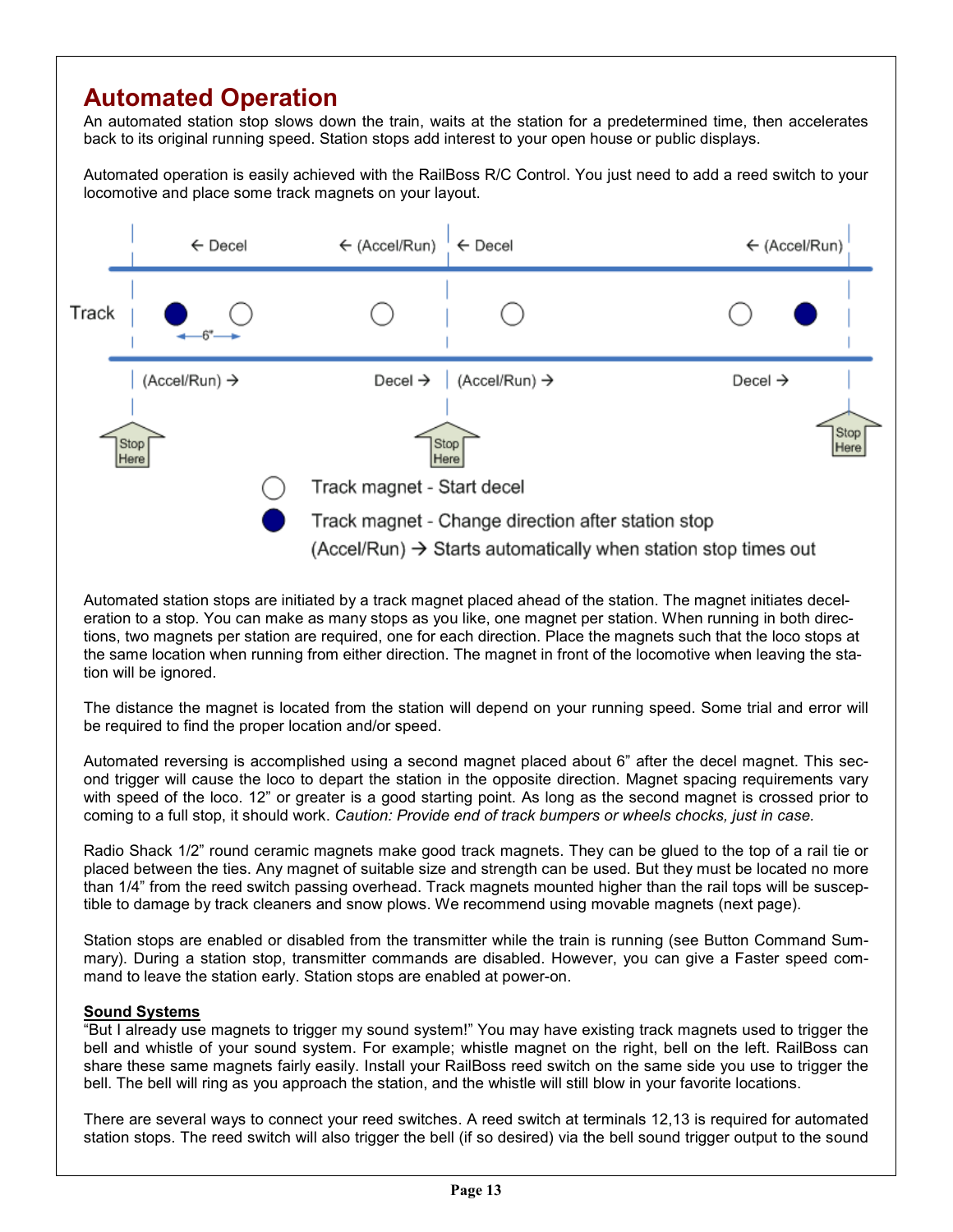board. The whistle reed switch can remain connected to your sound board, in parallel with the RailBoss sound trigger, and it will operate as normal.

The whistle reed switch at terminals 11,13 triggers the sound board via the whistle sound trigger. The advantage here is, the RailBoss has some optional randomization functions, which will only sound the whistle a certain percentage of the time the reed switch passes over the track magnet. The result? No more repetitive whistle blowing, lap after lap. It reduces the overall noise, and makes things less predictable.

### **Movable Magnets**

Being able to easily move your magnets to new track locations makes it much easier to set up your station stops, or change things as the need arises. If you just place a loose magnet in between ties, the metal of the loco may pick it up as it passes. Glue your magnets to a strip of styrene as shown. When placed under the rails, the magnet will stay in place. Magnet can be on the left or right by simply rotating the strip.

LGB/Piko track magnets also work very well.



# **Trouble Shooting Automated Operation**

- Make sure you have enabled station stops from the transmitter.
- Loco fails to stop after crossing a single decel magnet. Verify proper installation of reed switch and magnet.
- If the loco fails to reverse after *crossing* two magnets, the magnets are too close together and/or the loco speed is too fast. *(Hence the need to protect the end of point-to-point track with a bumper or derail).*
- The loco will also fail to reverse if the magnets are too far apart and/or the loco is running too slow. It will cross the first magnet, but stop prior to the second, and treat it as a station stop.
- If you can't get the loco to make a proper intermediate station stop in both directions after making the above adjustments, it may be due to excessive grade of the track. Intermediate station stops work best with a flat approach from both directions but should tolerate 3% grades.
- The location of the station stop changes over time. Magnet locations are only precise for one given speed setting. As the battery discharges, the loco will slow somewhat, even though the speed setting has not been changed. This effects the stopping distance after a magnet trigger.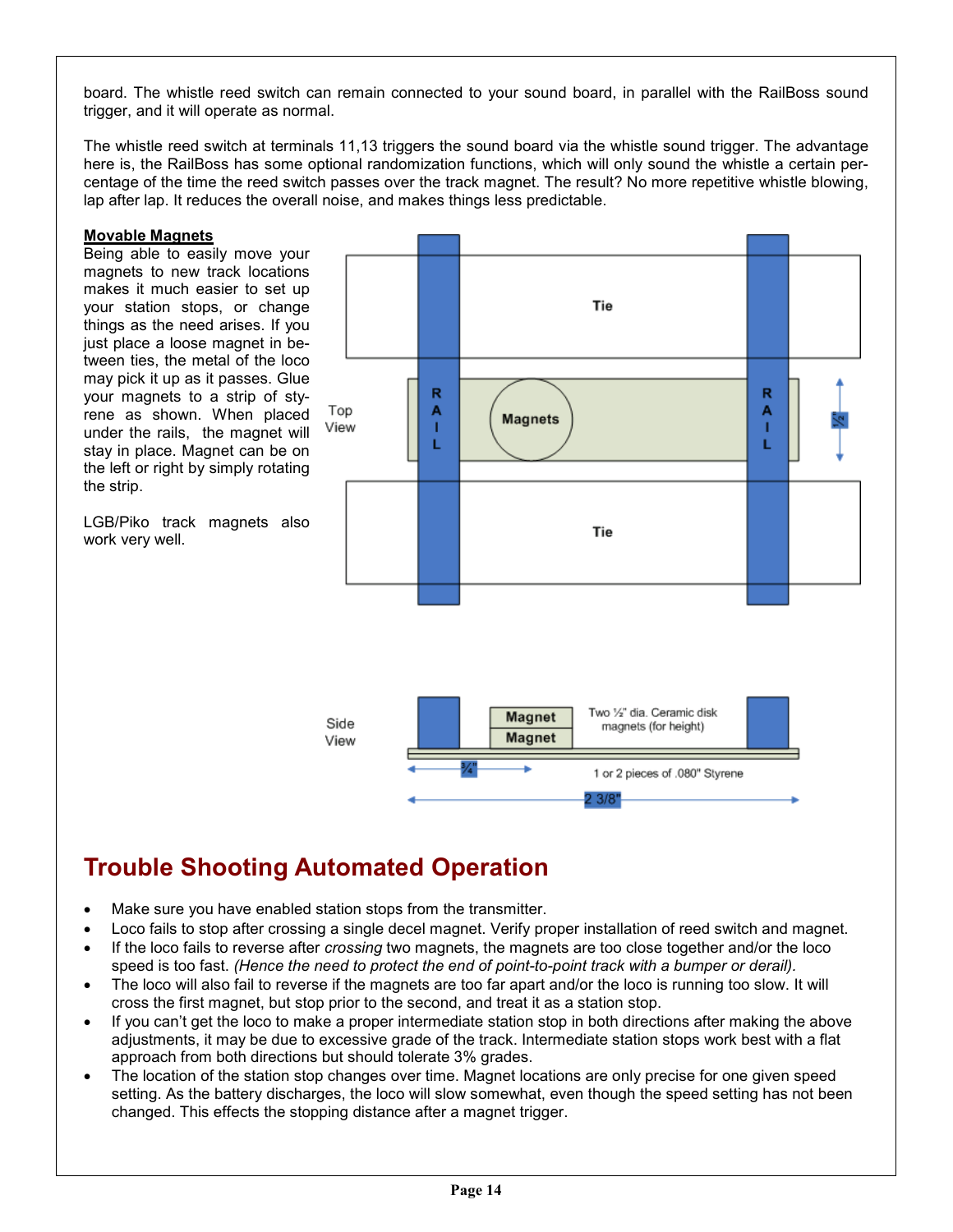

# **Multi-Train (Automatic Train Separation)**

Run two or more trains on the same loop, making random station stops, unattended. Each train will make station stops as programmed in User Parameter 3. When a train stops at the station, it will remain there until another train releases it by passing over a whistle magnet. This timed release of trains prevents faster trains from overtaking slower trains. Of course the trains speeds should be matched fairly close for the best operation.

How can this be done without wires? Each locomotive is constantly reporting its track position to the others via radio. The track magnets tell the loco where it is.

Since the trains will be making random station stops, they may or may not stop on each lap. When they skip the stop, they will catch the train ahead much sooner. When the lead train senses the train behind is too close, it is forced to skip the station stop, and the train behind is forced to make a station stop, getting everything back in sync.

How often your trains stop at the station, and how often they get close to each other depends on the setting in Parameter 3, position of the track magnets, and the length of track available in the "Run" section, and how many trains you are trying to run.

More than one Whistle magnet may be used, but the station release will be determined by the first one encountered. Only one station stop per loop. When operating trains on more than one loop, with station stops on each loop, only one of the loops can be operating in Multi-Train mode.

A stop command from the transmitter will only stop the one train it is bound to. If you encounter a problem, stop each train using its own transmitter.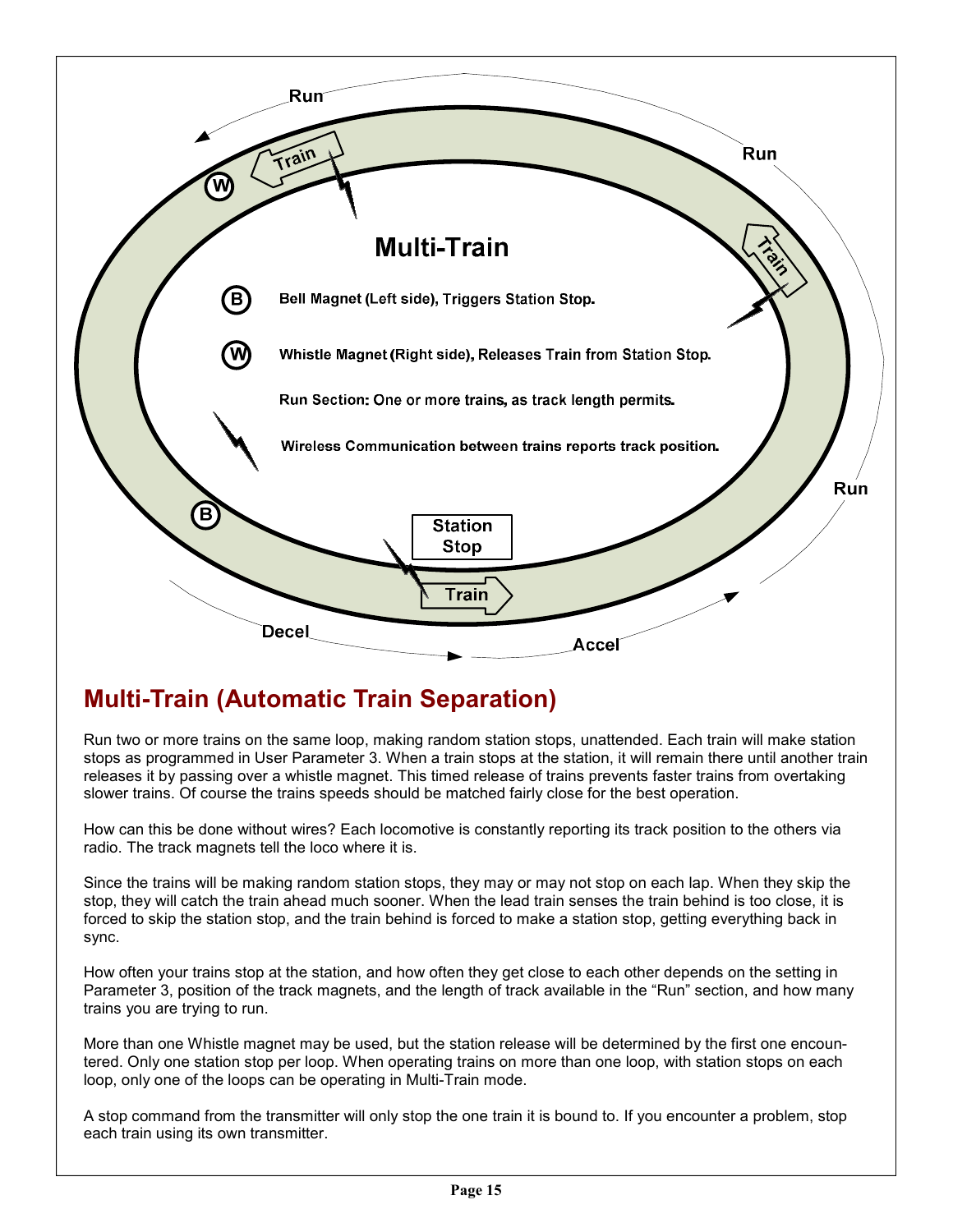A single train running in Multi-Train mode will make timed stations stops until a second Multi-Train loco is powered up. Then the train will wait at the station for a release command at the whistle magnet by the second train.

Once properly setup, you can enjoy running multiple trains for hours with no intervention. This of course assumes no derailments, no low battery warnings, no interference from little hands, etc. You still need to pay attention to your trains.

You can tell when a train is forced to skip a station stop, as the bell will sound, but the train will keep going. If the train is in the middle of slowing down for a stop when told to skip, it will automatically return to running speed.

# **Trouble Shooting Multi-Train Operation**

- Station Stops must be enabled. Press 2nd, Bell until you hear the bell. Station stops are enabled at power -up.
- User Parameter 3 must be set for a Multi-Train option; 6 thru 9.
- If you stop a train with the Transmitter, it will NOT start again automatically. You should stop all trains until the problem causing the stop has been cleared.
- You need enough track length in the run section to handle the number of trains you are running without them catching each other, no matter what the station stop % is set to. Increasing the station stop % to 100% will allow more trains to run with reduced risk.
- The first whistle magnet (release magnet) must be far enough away from the station stop, such that a train not making a station stop will not run into a train leaving the station, plus some extra running space.
- Each train should have the same accel/decel settings for station stops; User Parameter 1.
- Make any necessary speed adjustments only while in the "run" section. If you make a speed change during a station stop accel or decel, speed control reverts to manual mode, and you will need to get the train back to running speed from the transmitter.
- If you operate Sound Trigger 3 or 4 while in this mode, you may accidently put that train into manual mode. This happens if the RB4 misses the 2nd key, and thinks you gave a Faster command, instead of the 2nd, Faster commands.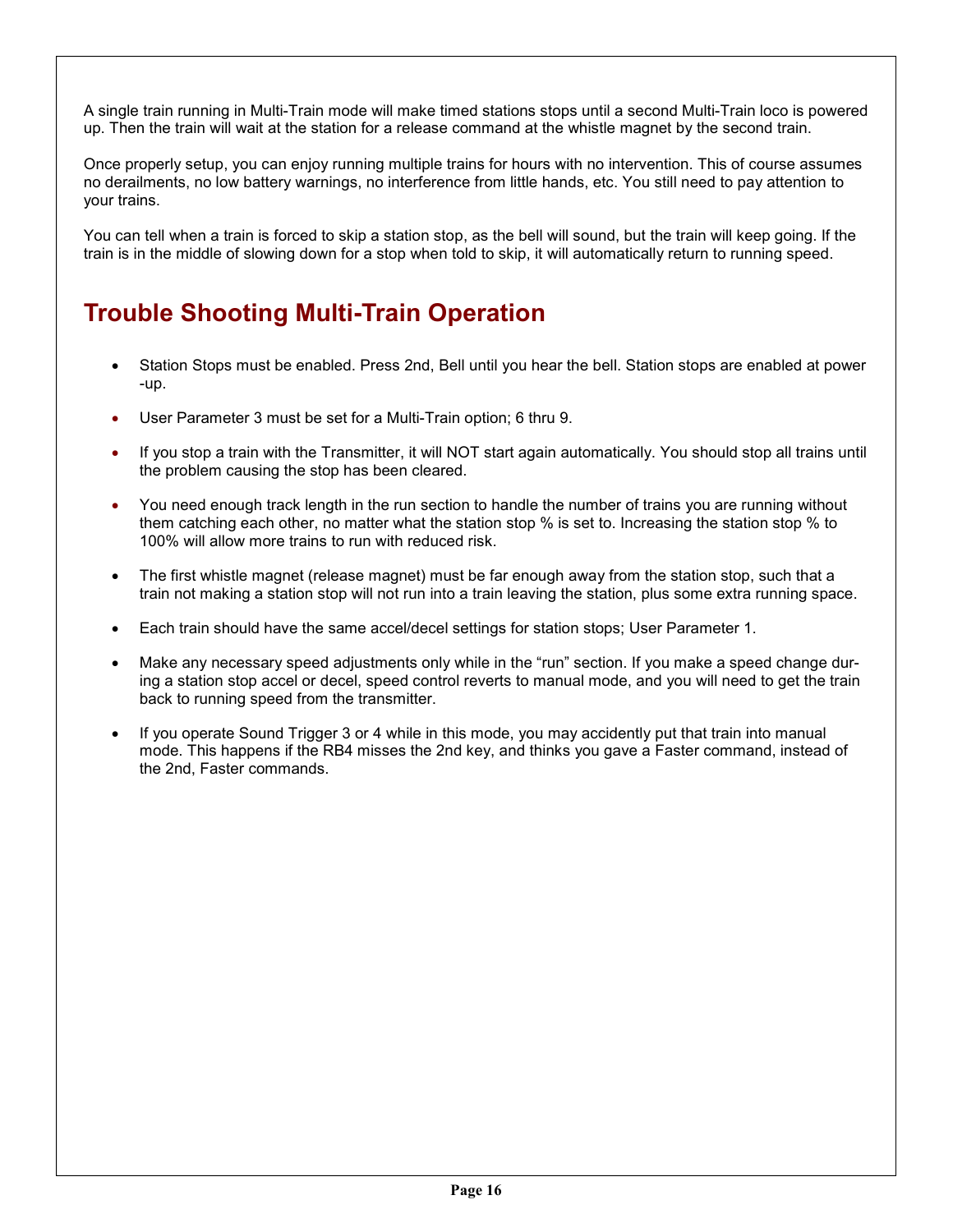# **User Programming via the DIP Switch & Yellow Button**

Some of the operating parameters of the RailBoss Plus can be modified to meet your individual needs. No programming is necessary to get your system up and running, only to modify it, if so desired.

User configurable parameters can be programmed using the 4-position DIP switch, yellow on-board push-button switch, and on-board LED. The DIP switch selects the parameter to be programmed, and the LED flashes the currently selected option. See the programming chart following this discussion for specific instructions.

### **Parameter 0**

### Station Stop Dwell Time

The elapsed time spent from a full stop at the station to departure.

### **Parameter 1**

### Station Stop Accel/Decel Time

The time it takes to decelerate to a full stop after crossing the station stop magnet. Use this adjustment not only to make the stop look prototypical, but also to match the characteristics of other locomotives making station stops using the same magnets. Thus, you don't have to move the magnets for each locomotive.

### **Parameter 2**

### Whistle Operation via Reed Switch

The reed switch at terminals 11&13, triggers the output at terminal 5. By connecting your whistle/horn reed switch to the RailBoss, instead of directly to the sound board, the RailBoss can now control its operation. The whistle/ horn, especially the grade crossing whistle, gets pretty annoying in a hurry if it sounds every X seconds, lap after lap, all day long at your open house. This parameter allows you to control the percentage of time, that it actually sounds;. e.g. at the 50% setting, after crossing the whistle magnet 10 times, the whistle will have only sounded about 5 times. The triggers are random events, and thus very unpredictable, adding character, and a bit of mystery to your layout.

### **Parameter 3**

### Station Stops & Bell Operation via Reed Switch

The reed switch at terminals 12&13, initiates a station stop, if enabled from the transmitter, and also triggers the output at terminal 6, normally connected to the bell trigger of you sound board. Like the random whistle function described in Parameter 2, you can randomize your station stops, adding interest for you and your visitors.

**Note: When operating in point-to-point trolley mode, using the reversing magnets, you must have parameter 3 set for 100%.** Otherwise, the loco will run off the end of the track, as the RailBoss will ignore the magnets X% of the time. Multi-Train operations require options 6 thru 9.

### **Parameter 4**

### Throttle Momentum

This parameter sets the amount of momentum applied to the throttle when the momentum function is turned ON. "Momentum" is the length of time it takes to accelerate or decelerate while holding down the Faster or Slower buttons.

### **Parameter 5**

### Direction Control

Loco normally runs in the forward direction at power-up. Set this for reverse at power up to run a loco backwards in a consist with other locos.

### **Parameter 6**

### Number of Battery Cells

This enables low battery warning and determines the basic voltage of your battery pack; 3.7 volts per cell.

### **Parameter 7**

### Low Battery Warning Voltage

This setting finely tunes the warning voltage. Trial and error will determine the best setting. Record the elapsed time between the warning and actual shutdown due either the battery pack protection or the RailBoss hard cut-off. Adjust this parameter for perhaps 10 minutes between warning and shutdown.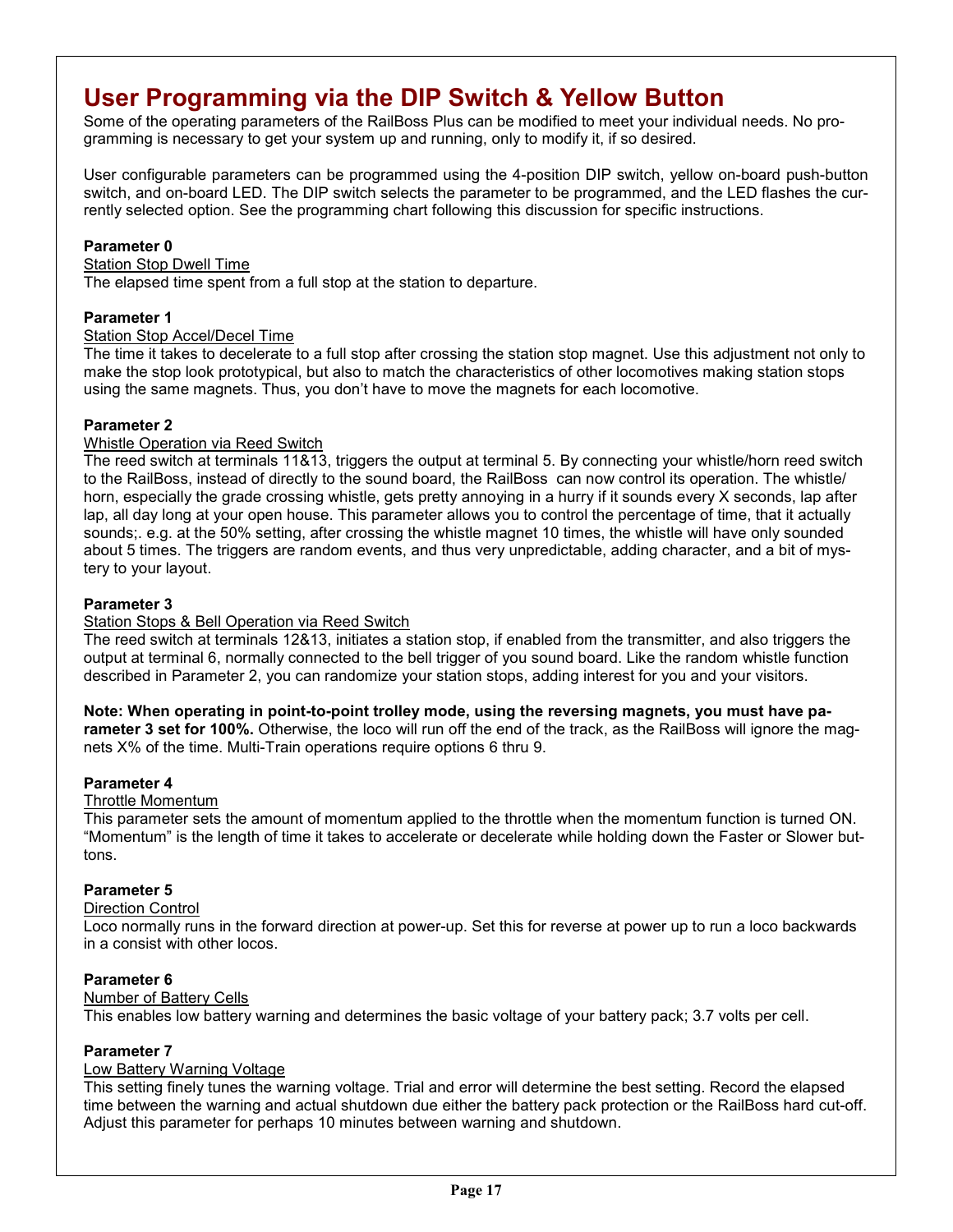### **Parameter 8**

### Kid's Transmitter Delay

Buttons won't work for X seconds after performing a function. Reduces the noise and annoyance factor when small children that just keep pressing the buttons.

### **Parameter 9**

### Out 3/4 Transmitter Key Configuration

Outputs 3 and 4 can be configured to operate from either the left side of the TX, under the Whistle and Bell keys, or on the right side, under the Faster and Slower keys. We've found that using the left side for these functions may avoid inadvertent speed changes. This option also allows for backwards compatibility with older transmitters, labeled for the right side.

### **Parameter 10**

### Bell Configuration

This can be set for a momentary output to trigger a fixed length bell sequence, or a latched output which will toggle the bell on or off with each key press.

### **Parameter 11/12**

### Out 3/4 Terminal Configurations

Output 3 and 4 can be configured for 4 different functions: Momentary Sound triggers (Terminal 7,8), Latching Lights on/off (Terminals 7,8 - 250 ma max), Latching Lights on/off (Terminals 9,10 - 750 ma max), or Phoenix Un-Couplers (Terminals 9,10). Out 3 activates both terminal 7 and 9. Out 4 activates both terminal 8 and 10. In most cases you will only make one wiring connection to for Out 3, and one for Out 4.

Parameter 11 configures terminals 7 and 8 for either momentary sound trigger operation, or latching lights operation. Parameter 12 configures terminals 9 and 10 for either momentary Phoenix Un-Coupler operation, or latching lights.

**Warning:** If you have a Phoenix Un-Coupler connected to terminals 9 or 10, and you select Parameter 12 Latching, you will instantly destroy the Un-Coupler. Use Momentary only for Phoenix Un-Couplers (the default option).

### **User Programming / DIP Switch Programming Procedure**

User configurable parameters can be programmed using the 4-position DIP switch, on-board yellow push-button switch, and on-board LED.

### **Enter Programming Mode**

Hold the yellow button (next to the DIP switch) down on the RailBoss board until the LED goes out. Release the button. The LED will begin flashing the option code of the selected parameter.

### **Select Parameter**

Select the parameter you wish to view or program using the DIP switch. (the white square indicates position of the switch; e.g. for parameter 0, all switches are in the down or off position.

### **View Current Option Code**

The LED will repeatedly flash the option code for the currently selected parameter; e.g. two flashes followed by a pause indicate option 2.

### **Change the Option Code**

Momentarily press the push-button during the pause to advance the option to the next higher number, until you get the desired number of flashes.

### **Save the Option Code**

During the pause between code flashes, press and hold down the push-button for about 4 seconds until the LED goes off. Upon release, the LED should stay on solid. This saves the option code and exits User Programming. The new option will now be active.

### **Exit Programming Mode**

To exit programming mode without saving any changes, turn off RailBoss power.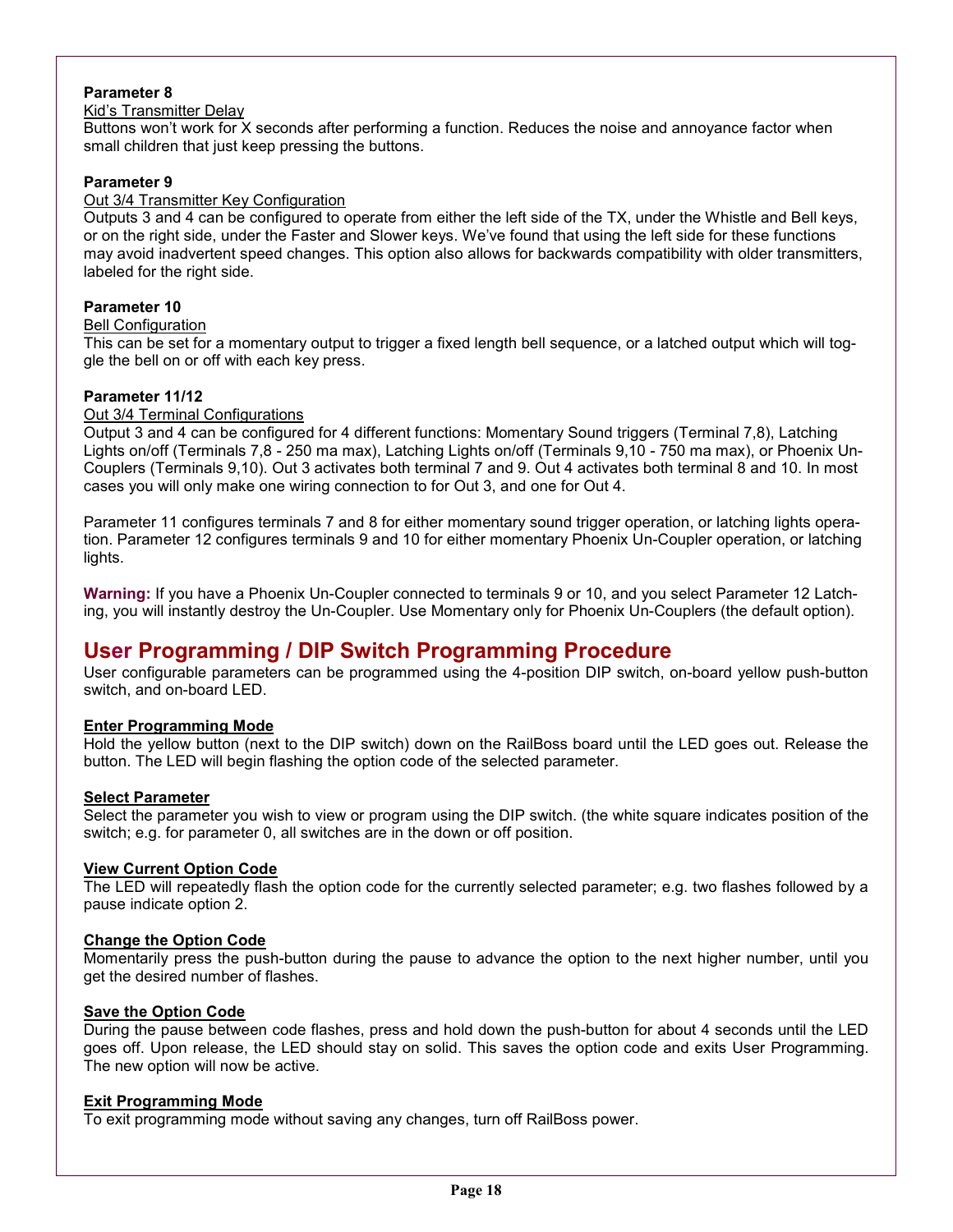| <b>Option</b> | ON<br>Parameter 0 -<br><b>Station Stop</b><br><b>Dwell Time</b><br>$\overline{2}$<br>3<br>1<br>4 |
|---------------|--------------------------------------------------------------------------------------------------|
|               | 10 secs                                                                                          |
| $\mathbf{2}$  | 20 secs                                                                                          |
| 3             | 30 secs                                                                                          |
| 4             | 40 secs                                                                                          |
| 5             | 50 secs                                                                                          |
| 6             | 60 secs                                                                                          |

| <b>Option</b> | ΟN<br>Parameter 1 -<br><b>Station Stop</b><br><b>Accel/Decel</b><br>3<br>4<br>2 |
|---------------|---------------------------------------------------------------------------------|
|               | <b>Slowest</b>                                                                  |
| 2             | <b>Slow</b>                                                                     |
| 3             | Medium                                                                          |
|               | Fast                                                                            |
| 5             | Fastest                                                                         |

| <b>Option</b> | ON<br>Parameter 2 -<br>Whistle<br><b>Operation</b><br>from Reed Sw.<br>3<br>2<br>4 |
|---------------|------------------------------------------------------------------------------------|
|               | 100% (Always triggers)                                                             |
| $\mathbf{2}$  | 50%                                                                                |
| 3             | 40%                                                                                |
| 4             | 30%                                                                                |
| 5             | 20%                                                                                |
| 6             | 0% (Disabled)                                                                      |

| <b>Option</b>  | ON<br>Parameter 3 -<br><b>Station Stops</b><br>& Bell<br>from Reed Sw.<br>1<br>3<br>2 |
|----------------|---------------------------------------------------------------------------------------|
| 1              | 100% (Always triggers, Trolley Mode)                                                  |
| $\overline{2}$ | 75%                                                                                   |
| 3              | 50%                                                                                   |
| 4              | 25%                                                                                   |
| 5              | 0% (Disabled)                                                                         |
| 6              | 100% - Multi-Train                                                                    |
| 7              | 75% - Multi-Train                                                                     |
| 8              | 50% - Multi-Train                                                                     |
| 9              | 25% - Multi-Train                                                                     |

| <b>Option</b> | Parameter 4 -<br><b>Throttle</b><br><b>Momentum</b> | ON | $\overline{2}$ | 3       |  |
|---------------|-----------------------------------------------------|----|----------------|---------|--|
|               | 20 secs 0 to 100%                                   |    |                | Slowest |  |
| 2             | 15 secs                                             |    |                |         |  |
| 3             | 10 secs                                             |    |                |         |  |
|               | 6 secs                                              |    |                | Fastest |  |

| <b>Option</b>  | ON<br>Parameter 5 -<br><b>Motor</b><br><b>Direction</b><br>3                                                   |
|----------------|----------------------------------------------------------------------------------------------------------------|
|                | Normal - Powers up in Forward                                                                                  |
| $\overline{2}$ | Reverse - Powers up in Reverse                                                                                 |
|                |                                                                                                                |
| <b>Option</b>  | ON<br><b>Parameter 6 -</b><br>No. of<br><b>Lithium Battery</b><br>Cells (3.7V ea.)<br>$\mathfrak{p}$<br>3<br>Δ |
| 1              | Disable Low Battery Warning                                                                                    |
| $\overline{2}$ | 2 Cells, 7.4V                                                                                                  |
| 3              | 3 Cells, 11.1V                                                                                                 |
|                |                                                                                                                |

| 4 Cells, 14.8V |
|----------------|
| 5 Cells, 18.5V |
| 6 Cells, 22.2V |
| 7 Cells, 25.9V |

| <b>Option</b>  | ON<br>Parameter 7 -<br><b>Low Battery</b><br><b>Warning</b><br><b>Voltage</b><br>3<br>2<br>4 |
|----------------|----------------------------------------------------------------------------------------------|
|                | Least run time after warning                                                                 |
| $\overline{2}$ |                                                                                              |
| 3              |                                                                                              |
| 4              |                                                                                              |
| 5              |                                                                                              |
| 6              |                                                                                              |
|                | Most run time after warning                                                                  |

| <b>Option</b>  | Parameter 8 -<br>Kid's<br><b>Transmitter</b><br><b>Delay</b> | ON<br>1 | 2 | з | 4 |
|----------------|--------------------------------------------------------------|---------|---|---|---|
|                | 0 Secs                                                       |         |   |   |   |
| $\overline{2}$ | 5 Secs                                                       |         |   |   |   |
| 3              | 10 Secs                                                      |         |   |   |   |
|                | 15 Secs                                                      |         |   |   |   |
| 5              | 20 Secs                                                      |         |   |   |   |

| <b>Option</b> | Parameter 9 -<br><b>Out 3/4</b><br><b>TX Key</b><br>Configuration | ON |  |  |
|---------------|-------------------------------------------------------------------|----|--|--|
|               | Out 3/4 Left side                                                 |    |  |  |
| 2             | Out 3/4 Right side                                                |    |  |  |
|               |                                                                   |    |  |  |

|  | <b>Parameter 10 -</b><br><b>Bell Trigger</b><br><b>Option</b> Configuration | ON |  |  |
|--|-----------------------------------------------------------------------------|----|--|--|
|  | Momentary                                                                   |    |  |  |
|  | Latched                                                                     |    |  |  |
|  |                                                                             |    |  |  |

# **RailBoss 4 User Programming**

**Basic and Plus models** 

**Plus models Only** 

### **Factory settings**

| <b>Option</b> | Parameter 11 -<br><b>Out 3/4</b><br><b>Terminal 7/8</b><br><b>Configuration</b> | ON |  |  |  |  |
|---------------|---------------------------------------------------------------------------------|----|--|--|--|--|
|               | Momentary 7 / Momentary 8                                                       |    |  |  |  |  |
| 2             | Momentary 7 / Latched 8                                                         |    |  |  |  |  |
| 3             | Latched 7 / Momentary 8                                                         |    |  |  |  |  |
|               | Latched 7 / Latched 8                                                           |    |  |  |  |  |

| <b>Option</b>  | Parameter 12 -<br><b>Out 3/4</b><br><b>Terminal 9/10</b><br><b>Configuration</b> | ON |  |  |  |  |
|----------------|----------------------------------------------------------------------------------|----|--|--|--|--|
|                | Momentary 9 / Momentary 10                                                       |    |  |  |  |  |
| $\overline{2}$ | Momentary 9 / Latched 10                                                         |    |  |  |  |  |
| з              | Latched 9<br>/ Momentary 10                                                      |    |  |  |  |  |
|                | Latched 9 / Latched 10                                                           |    |  |  |  |  |

**Warning:** Use only "Momentary" for Phoenix Un-Couplers. "Latched" will destroy them instantly!

The DIP switch sets the Parameter Number. Each switch, when turned on, has a different value. When added together, they give you the parameter number. *But don't worry! All you need to do is look at the pictures, and set the switch accordingly.* 

Switch position 1 has a value of **1** Switch position 2 has a value of **2** Switch position 3 has a value of **4**  Switch position 4 has a value of **8**



The setting shown here is set for parameter 5: Switch  $1 = 1 +$  Switch  $2 = 0 +$  Switch  $3 = 4 +$ Switch  $4 = 0$ : Total = 5

The number of LED flashes indicates the Option Number for the selected Parameter.

Note: If your RailBoss 4 board has only 3 switch positions, just assume position 4 is set to Off. The switch settings for Parameters 0-7 are valid for your board.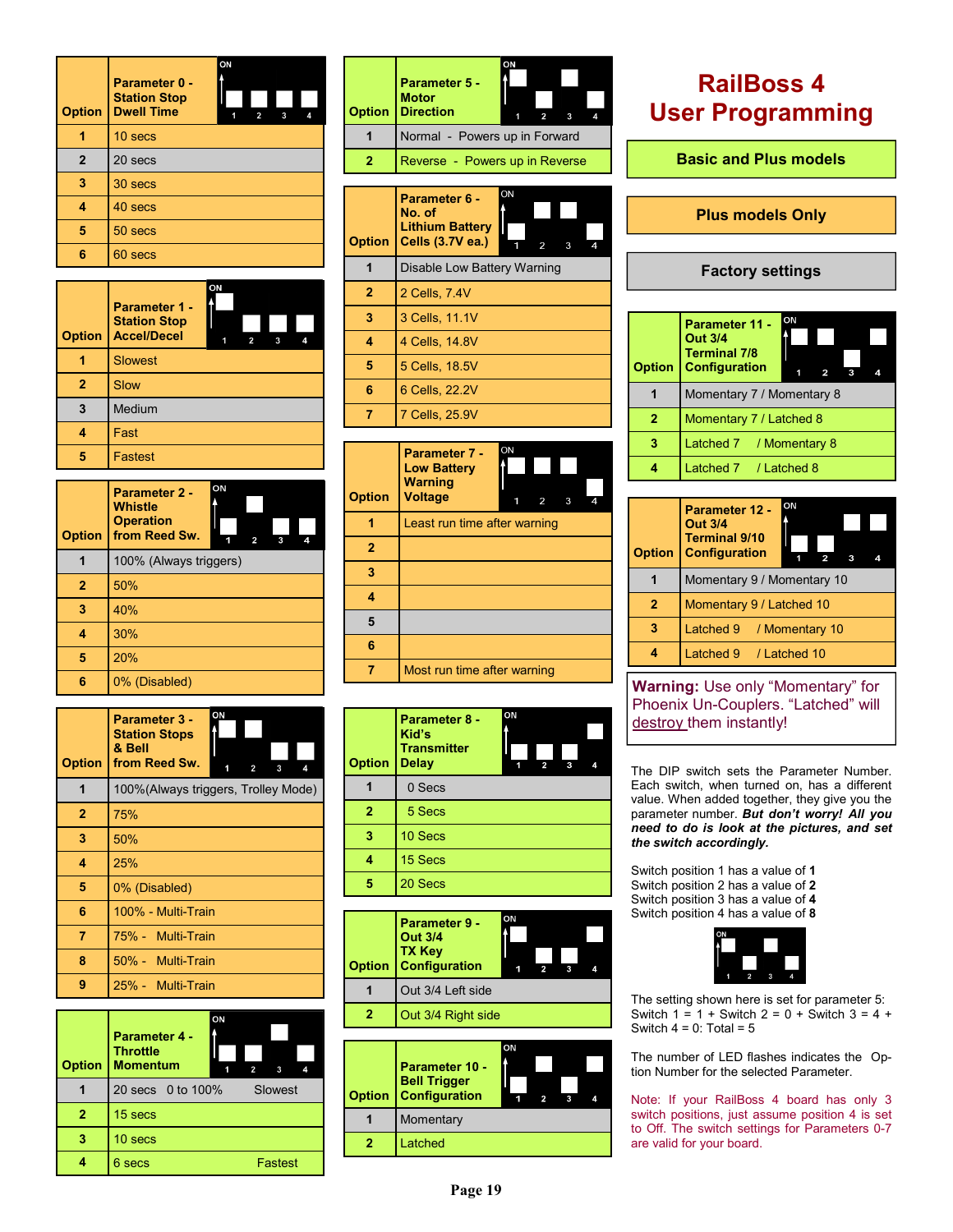### **RailBoss 4 - Hardware Specifications RailBoss 4 Board Revision "B"**

Mechanical RailBoss 4 ESC/Receiver Board Physical Size:  $PCB - 3.2" X 2.0"$ , Max component height  $- 1.0"$ . User Connections: Screw clamp terminal strips accept individual wires, 30 to 20 AWG. Requires a 1/16" or 5/64" slotted screwdriver Antenna: The rounded portion of the PCB that sticks out slightly RailBoss 4 Transmitters 2.4GHZ radio with internal antenna: 3 1/4" X 2 1/2" contoured case. Adult =  $6$  buttons, Kid's =  $2$  buttons **Electrical** Power Input from battery pack (Terminals B+,B-) 7V min to 25V max 7-16 NiMh/NiCad cells (1.2V per cell), Nominal 8.4V to 19.2V 2-6 Lithium-Ion or Lithium-Polymer cells (3.7V per cell), Nominal 7.4V to 22.2V Reverse polarity protection (prevents damage, but will not operate) Power Consumption (PCB only, no motor load, no lights) Forward motor direction: 33 ma Reverse motor direction: 102 ma Motor Output (Terminals M+, M-) 5 amps max, continuous, over the full input voltage range (7-25V) PWM (Pulse Width Modulated), 20 KHZ Polarity reversal via relay contacts Max amplitude: Battery voltage minus driver loss Max voltage loss across driver: < 0.4V @ 1.0A, < 1.5V @ 5A Control Inputs - normally open, momentary close to common Bell/Station stops, Terminals 12,13 Whistle, Terminals 11,13 Remote Learn, Terminals 14,15 Control Outputs - Terminals 3,4,5,6,7,8. Open collector, switch to common, Max load = 250 ma Directional Lighting, Terminals 3,4 LED / Lamp Drivers from battery voltage, Terminal 1 LED current source from Terminal 2 = 11 ma Triggers: T1-T4, Whistle (T1) is "playable", i.e. stays on as long as the TX button is held Bell (T2) is momentary or latching T3 & T4 are momentary High Current Terminals 9,10 Phoenix Un-Coupler driver (momentary pulse) Latched output, Max load = 750 ma Radio Rx and Tx FCC,IC,CE certified and approved. 2.4GHZ, Direct Sequence Spread Spectrum, motor noise and interference tolerant, built-in antenna. Range: Up to 250 ft. TX battery: CR2032 coin cell Battery Power Accessories (available from G-Scale Graphics) Battery Conversion Module; (built-in Power on/off Switch, Charging Jack, 5A fuse, power distribution) Power On/Off Switch: Sub-Miniature w/short handle, SPDT (On-On), 3A, 28 VDC Charging Jack: 2.5mm I.D., 5.5mm O.D., 5A, w/switch (mating power plug: Radio Shack #274-1573

Warranty - 12 months from date of purchase. Post warranty repairs can be made for a modest fee.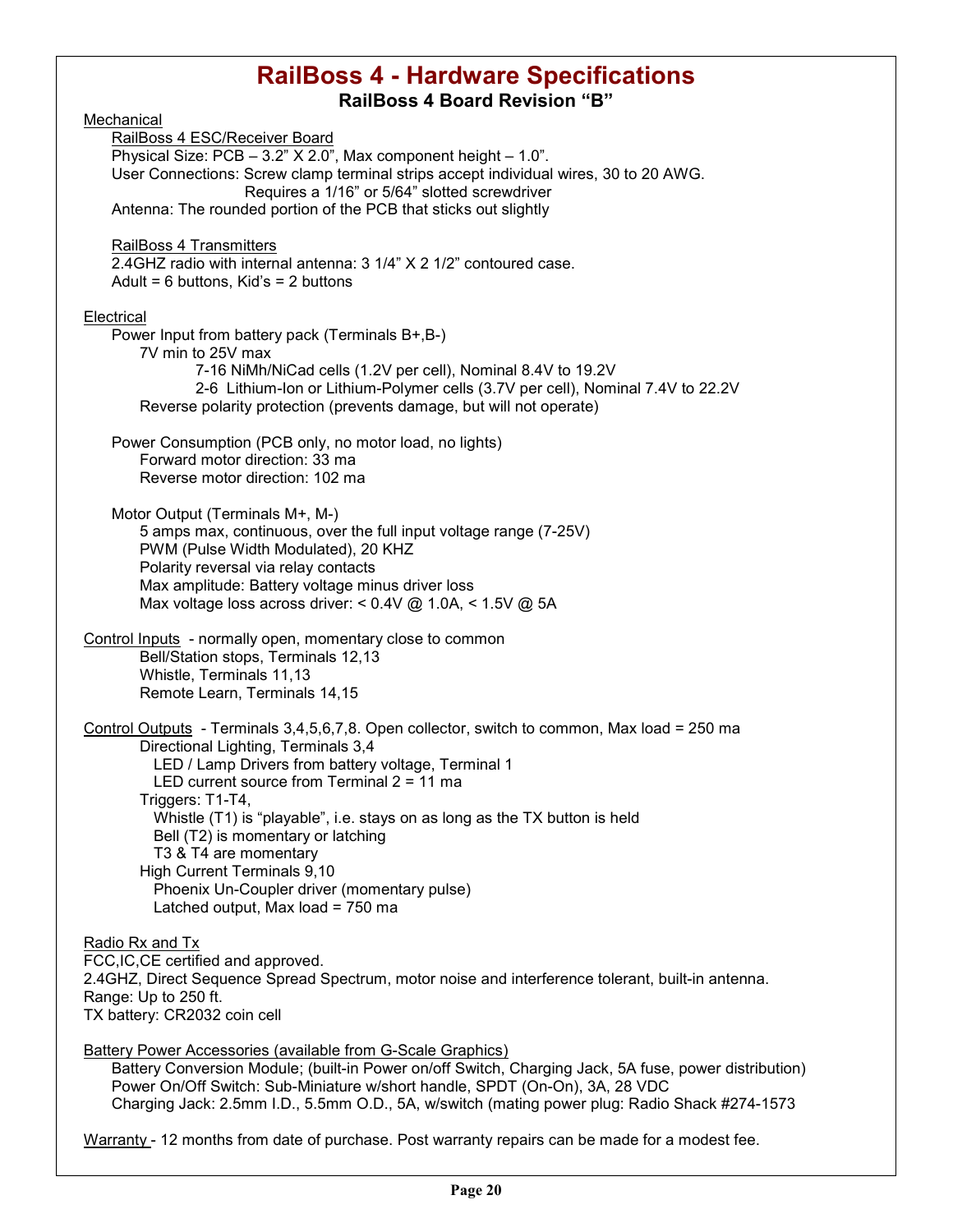| <b>2.4GHZ RailBoss R/C Product Comparison</b> |                                                                        |                                                                               |                                                                     |                                                                 |  |  |  |
|-----------------------------------------------|------------------------------------------------------------------------|-------------------------------------------------------------------------------|---------------------------------------------------------------------|-----------------------------------------------------------------|--|--|--|
| Control<br>System                             | <b>RailBoss 4</b><br><b>Basic</b>                                      | <b>RailBoss 4</b><br><b>Plus</b>                                              | <b>Hobby</b><br><b>RailBoss</b><br><b>Basic</b>                     | <b>Hobby</b><br><b>RailBoss</b><br><b>Plus</b>                  |  |  |  |
| 2.4 GHZ (Note 1)<br>Radio Transmitter         | 6-Button<br>Handheld Tx                                                | 6-Button<br>Handheld Tx                                                       | 4 or 5 Channel Hobby<br><b>Stick Radio</b>                          | 4 or 5 Channel<br>Hobby Stick Radio                             |  |  |  |
| Rx / ESC<br>Configuration                     | Integrated<br>ESC/Rx                                                   | Integrated<br>ESC/Rx                                                          | Separate<br>Rx & ESC                                                | Separate<br>Rx & ESC                                            |  |  |  |
| Radio Components                              | Transmitter and<br>Receivers supplied<br>by<br><b>G-Scale Graphics</b> | <b>Transmitter and</b><br>Receivers supplied<br>by<br><b>G-Scale Graphics</b> | Transmitter and Re-<br>ceivers must be pur-<br>chased<br>separately | Transmitter and<br>Receivers must be<br>purchased<br>separately |  |  |  |
| Speed<br>Control                              | Push<br><b>Buttons</b>                                                 | Push<br><b>Buttons</b>                                                        | Proportional<br><b>Stick</b>                                        | Proportional<br><b>Stick</b>                                    |  |  |  |
| <b>Tx Control</b><br>Range                    | Excellent                                                              | Excellent                                                                     | Excellent                                                           | Excellent                                                       |  |  |  |
| Momentum<br>Control                           | X                                                                      | X                                                                             | X                                                                   | X                                                               |  |  |  |
| Sound<br><b>Triggers</b>                      | 4                                                                      | Note 3                                                                        | Note 2                                                              | 4                                                               |  |  |  |
| <b>Directional</b><br>Lighting                | X                                                                      | X                                                                             | Note 2                                                              | X                                                               |  |  |  |
| Kid's TX                                      | X                                                                      | $\sf X$                                                                       |                                                                     |                                                                 |  |  |  |
| Two Train<br>Operation<br>From One Tx         |                                                                        |                                                                               | X                                                                   | X                                                               |  |  |  |
| Low Lithium<br><b>Battery Warning</b>         |                                                                        | X                                                                             |                                                                     | X                                                               |  |  |  |
| Automated<br><b>Station Stops</b>             |                                                                        | X                                                                             |                                                                     | X                                                               |  |  |  |
| <b>Auto Multi-Trains</b><br>on Same loop      |                                                                        | $\sf X$                                                                       |                                                                     |                                                                 |  |  |  |
| Random Track<br>Whistle                       |                                                                        | X                                                                             |                                                                     | X                                                               |  |  |  |
| Dual Phoenix Un-<br><b>Coupler Outputs</b>    |                                                                        | Note 3                                                                        |                                                                     |                                                                 |  |  |  |

Note 1) The radio systems used in each of our RailBoss R/C systems operate at 2.4GHZ. However, they are NOT compatible with each other. The RailBoss 4 control board may only be used with a G-Scale Graphics RailBoss 4 Transmitter, and the Hobby RailBoss boards may only be used with 3rd party hobby transmitters and receivers.

All of our 2.4GHZ radio transmitter are "bound" to the receivers. No channel or frequency selections to worry about. No motor noise suppression or special antenna placement required. You can control all of your trains from the same transmitter (one at time for the RailBoss 4, one or two at a time with the hobby radios). You can double head, or you can control individual trains with individual transmitters. It is your choice.

Both the RailBoss 4 and Hobby transmitters have a range of up to 250 ft., and usually no problems with obstacles.

Note 2) 2 outputs are available for any combination of sound triggers or lighting. User programmable.

Note 3) 2 of the outputs are available for any combination of sound triggers, un-Couplers, latched drivers. User programmable.